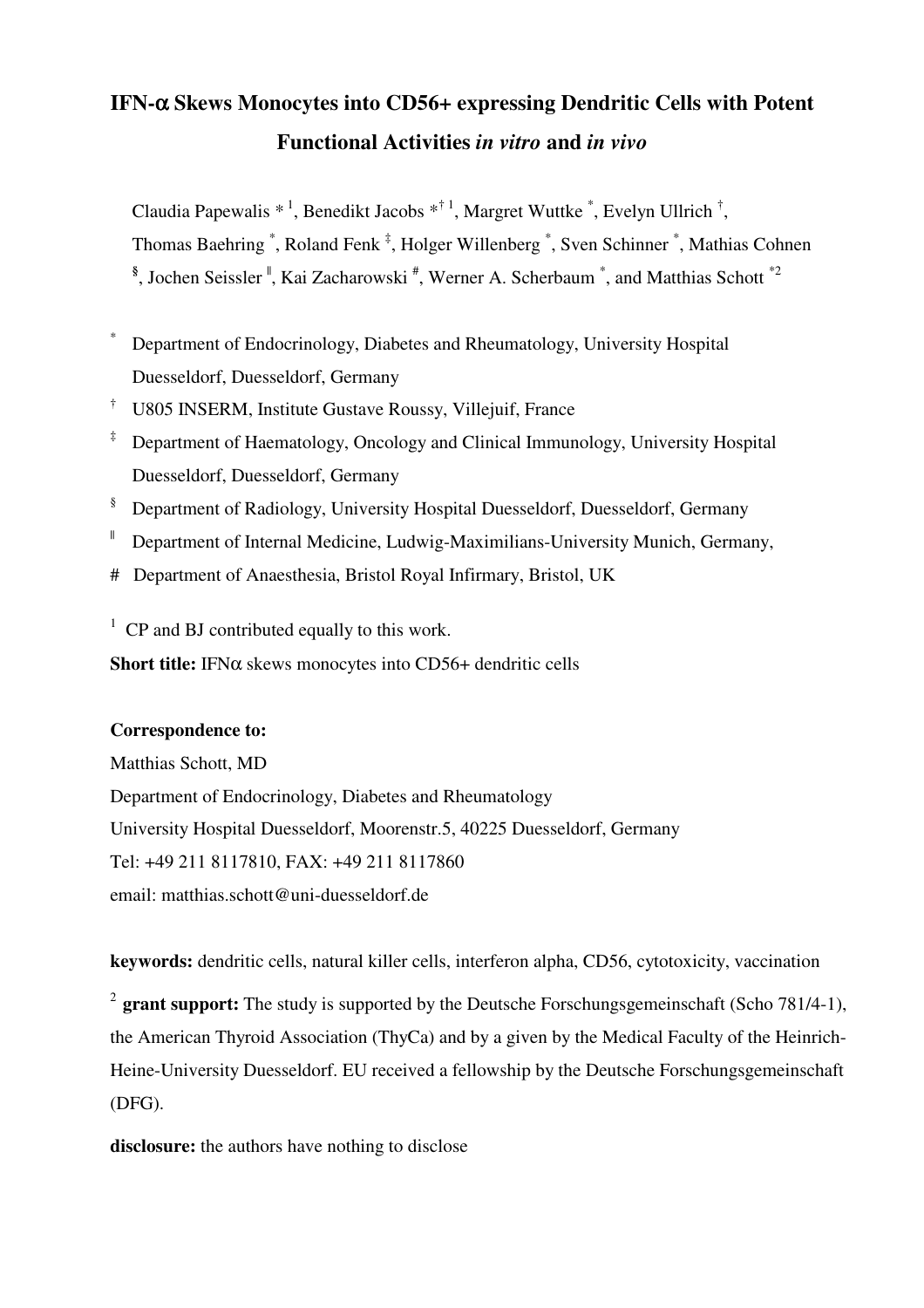#### **Abstract**

The anti-tumor effect of IFN- $\alpha$  is mediated by the activation of CTLs, NK cells and the generation of highly potent antigen-presenting dendritic cells (IFN-DCs). Here, we show that IFN-DCs generated *in vitro* from monocytes express CD56 on their surface, a marker which has been thought to be specific for NK cells. FACS analyses of CD56+ and CD56- IFN-DCs showed a nearly identical pattern for most of the classical DC markers. Importantly, however, only CD56+ IFN-DCs exhibited cytolytic activity up to 24% that could almost completely be blocked (-81%) after co-incubation with anti-TRAIL. Intracytoplasmatic cytokine staining revealed that the majority of IFN-DCs independently of their CD56 expression were IFN-γ positive as well. In contrast, CD56+ IFN-DCs showed stronger capacity in stimulating allogenic T cells compared to CD56- IFN-DC.

Based on these results, five patients with metastasized medullary thyroid carcinoma were treated for the first time with monocyte-derived tumor antigen-pulsed IFN-DCs. After a long term follow-up (in mean 37 months) all patients are alive. Immunohistochemical analyses of DTH skin reaction showed a strong infiltration with CD8+ cells. In two patients no substantial change in tumor morphology was detected. Importantly, by analyzing peripheral blood mononuclear cells, these patients also showed an increase of antigen-specific IFNγ-secreting T cells.

In summary, we here describe for the first time that cytotoxic activity of IFN-DCs is mainly mediated by an IFN-DC subset showing partial phenotypic and functional characteristics of NK cells. These cells represent another mechanism of the anti-tumor effect induced by IFN-α.

**abbreviations:** DC dendritic cell, DTH delayed-type hypersensitivity; IFN-DC interferon-α generated DC, IKDC interferon-producing killer DCs, MTC medullary thyroid carcinoma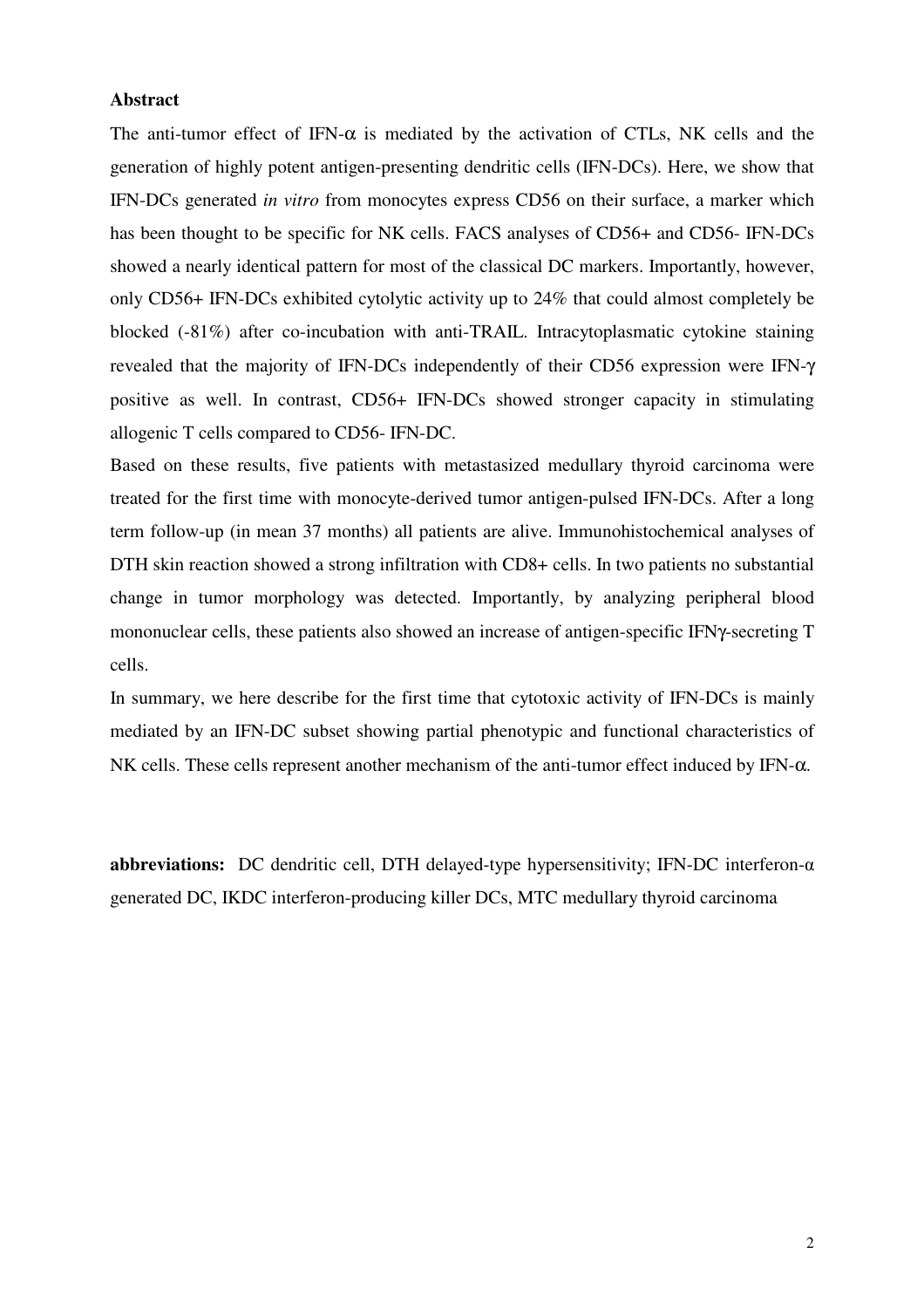#### **Introduction**

IFN- $\alpha$  is a cytokine belonging to type I IFNs and has been most frequently used in patients with certain types of cancer. For example, patients with hematologic malignancies and solid tumors such as melanoma, renal carcinoma, Kaposi's sarcoma and neuroendocrine malignancies have been treated. Despite many years of work in preclinical as well as in clinical settings, the mechanisms underlying the IFN-induced antitumor response are not well understood. It was thought that the direct inhibitory effects on tumor cell growth and function were the major mechanisms of the IFN-mediated antitumor responses in patients. However, early experiments in mouse tumor models have shown that IFN- $\alpha$  plays an important role in the activation of a long-lasting antitumor response  $<sup>1</sup>$ . Subsequent studies have also provided</sup> evidence for a role of type I IFNs in the differentiation of the Th1 subset, as well as in the generation of CTL and in the promotion of the *in vivo* proliferation and survival of T cells  $2-5$ . In parallel to these mechanisms, natural killer cells (NK cells) may also be activated by IFN- $\alpha$ leading to a strong cytolytic activity of these cells <sup>6</sup>. On the *in vivo* level, the magnitude of naturally occuring IFN- $\alpha$  is secreted from IFN-producing cells (IPCs), now known as plasmocytoid dendritic cells (pDCs)<sup>7</sup>. Therefore, DC may directly trigger cytolytic activity of NK cells. On the other hand, the interaction between NK cells and DCs has been described to be reciprocal and could lead to the maturation and functional activation of monocyte-derived  $DCs \, 8-10$ .

In mice, a new immune cell-subset, termed as interferon-producing killer DCs (IKDCs) has been described for the first time <sup>11,12</sup>. These cells are hybrid cells that unify DC- and NKfunctions  $11,12$ . IKDC are distinct from conventional DCs and plasmocytoid DCs as they show the molecular expression profile of both NK cells and DCs. They produce substantial amounts of interleukin-12 (IL-12) and IFN-γ, depending on activation stimuli. Most interestingly, IKDCs directly kill typical NK targets mediated by the TNF-related apoptosis-inducing ligand (TRAIL) pathway. Most recently, it has been proposed that these cells may belong to the NK cell lineage and could represent a subtype of activated NK cells with the capability to gain APC-function  $13-15$ . Up to now, IKDCs have only been described in rodents, however, not yet in humans.

We here describe that monocyte-derived DCs generated with IFN- $\alpha$  and GM-CSF, express high levels of CD56 on their surface, a marker thought only to be present on NK cells <sup>16</sup> and NKT cells <sup>17</sup>. Former studies already stated that IFN-α-generated DCs reveal direct cytolytic activity  $18,19$ , however, without identifying a certain DC subset. In addition, Banchereau and coworkers already reported on the *in vivo* use of CD34+ progenitors which were activated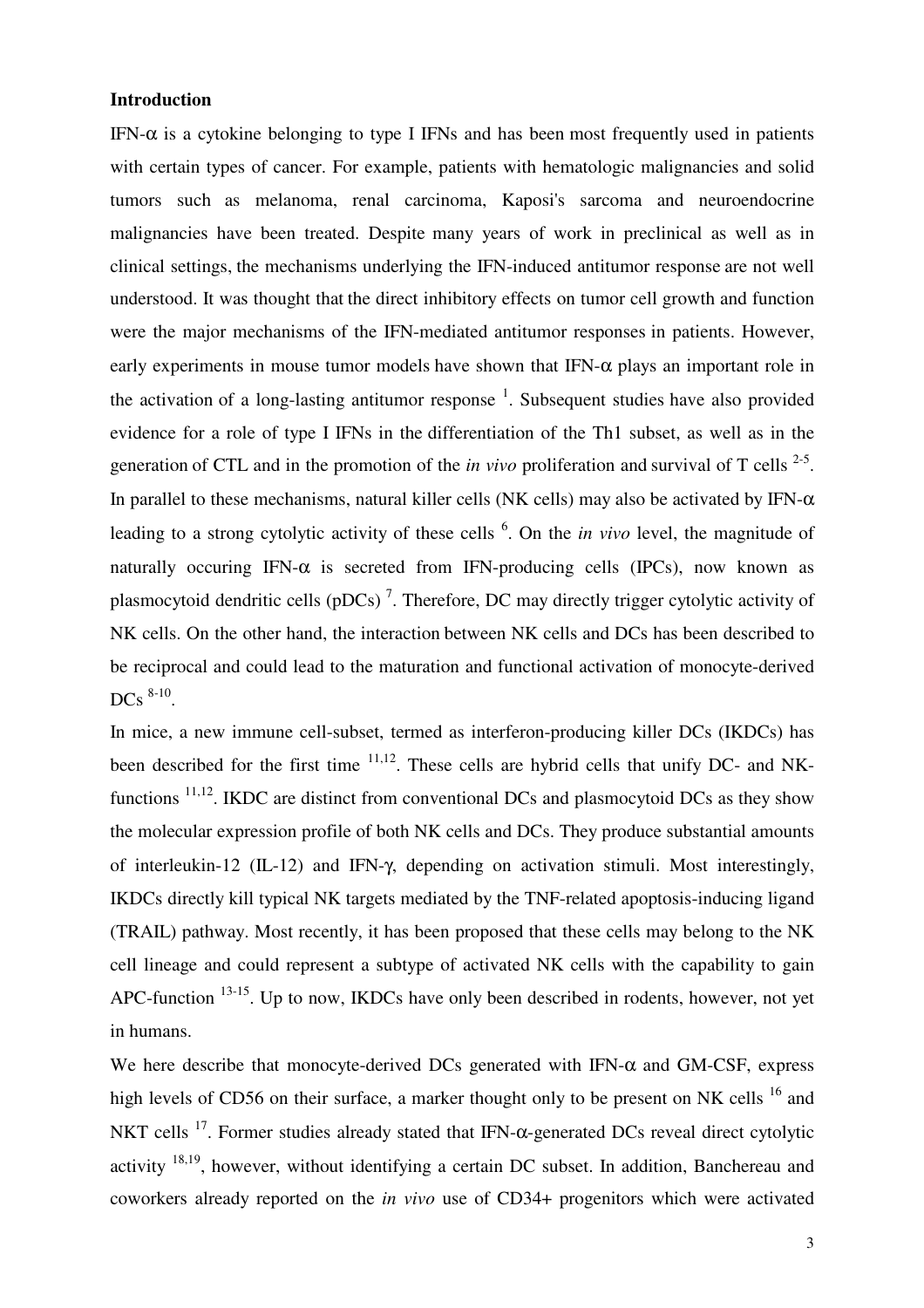with type I interferon and which were used for the treatment of stage IV melanoma patients  $^{20}$ leading to the induction of tumor antigen-specific recall memory CD8+ T cells in the majority of patients  $20$ . In our present study, we describe that CD56+ monocyte-derived IFN-DCs reveal a direct cytolytic activity *in vitro*, whereas CD56- IFN-DCs do not. In addition, we demonstrate that the cytolytic activity is mediated by the expression of tumor necrosis factorrelated apoptosis inducing ligand (TRAIL). Intracytoplasmatic cytokine staining revealed that most of CD56+ IFN-DCs as well as CD56- IFN-DCs are IFN-γ-producing as too. Mixed leucocyte reactions, however, revealed a slightly stronger capacity in stimulating allogenic T cells compared to CD56- IFN-DCs. For evaluating the clinical effectiveness of monocytederived IFN-α-generated DCs, we also used these cells for the first time for the treatment of a small number of cancer patients with metastasized medullary thyroid carcinoma (MTC). MTC belongs to the group of neuroendocrine cancers specifically characterized by the expression of calcitonin, 32 amino acid long tumor-specific peptide. In the past, we aleady described that calcitonin may serve as specific tumor antigen useful for vaccination strategies in patients with MTC  $^{21}$ . Following IFN-DC treatment, we now report that two patients do not show any substantial changes in tumor morphology after long-term follow-up.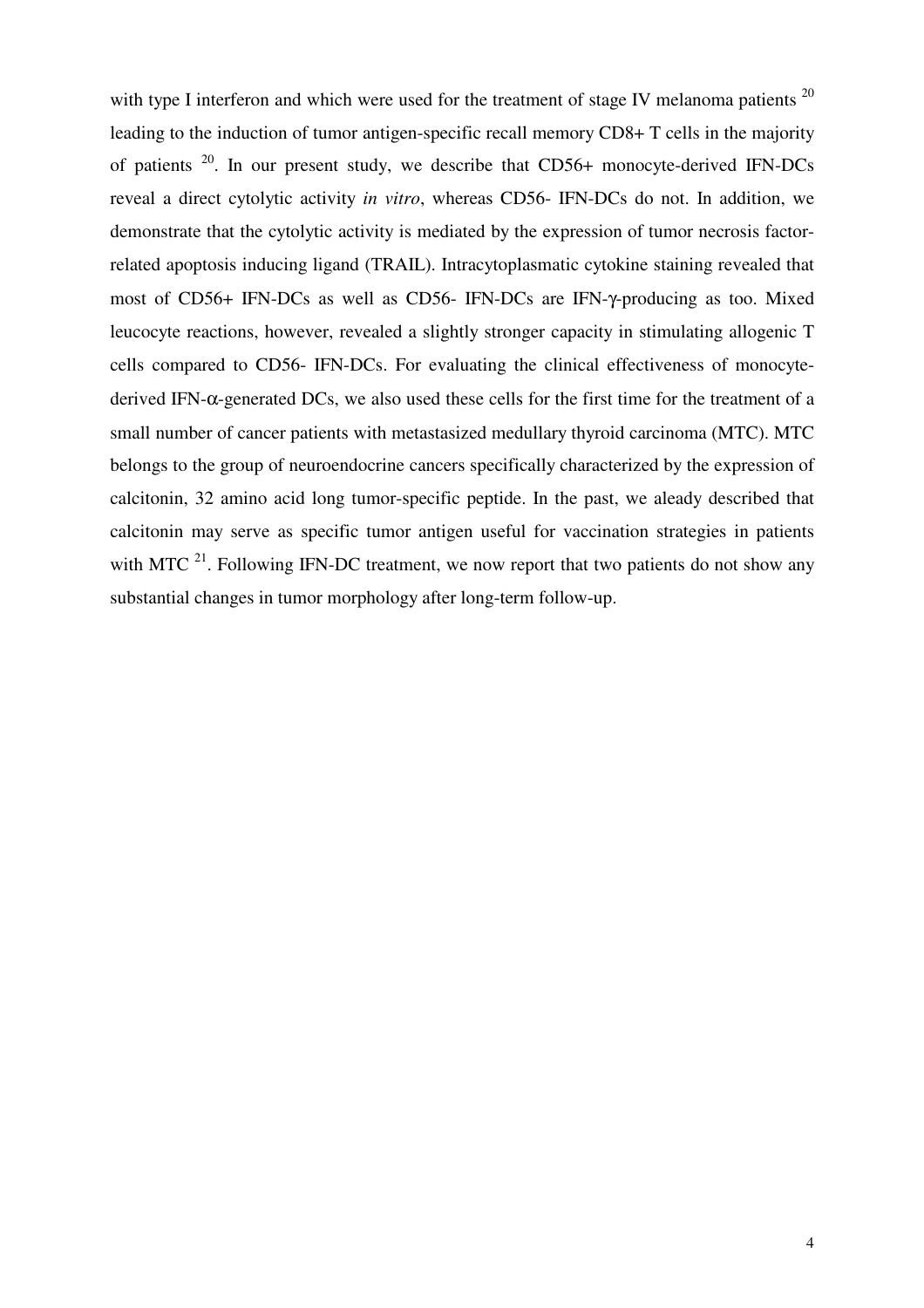#### **Material and Methods**

#### Cell separation and dendritic cell generation

For *in vitro* experiments PBMCs from volunteers were used (study number of the local ethical review board: 2608/05). All magnetic separations were performed using microbead technology (Miltenyi Biotec, Bergisch Gladbach, Germany). Untouched CD14<sup>+</sup> peripheral blood monocytes were immunomagnetically purified by using a depletion cocktail of biotinylated antibodies and anti-biotin mAb-conjugated microbeads. As verified by flow cytometry analysis a purity of  $>98\%$  of CD14<sup>+</sup> cells was obtained by a secondary purification using anti-CD3 and CD56 microbeads. Monocytes were cultured in RPMI 1640 medium (Life Technologies, Heidelberg, Germany) at 2.5  $\times$  10<sup>6</sup>/ml in the presence of GM-CSF (1000 U/ml; Leukine<sup>®</sup>, Immunex, Seattle, WA) and IFN- $\alpha$  (1000 U/ml; Roferon-A<sup>®</sup>, Roche, Mannheim, Germany) without fetal calf serum. After 3 days of culturing, CD56+ IFN-DCs were purified with CD56 mAb-conjugated microbeads leading to a purity of the CD56<sup>+</sup> cells of  $\geq$ 98%. CD56+ and CD56- IFN-DCs were then used for further analyses. For *in vitro* comparison IL4- DCs were generated as formerly described  $22$ .

For *in vivo* use in cancer patients, DCs were generated in a GMP facility (permission received from the Regional Council Düsseldorf: No. 24.30-04.01-001) from monocytes from each patient from an initial leucapheresis ( $\geq 4.5x10^9$  nucleated cells) followed by Ficoll density gradient centrifugation and an adherens step  $(1-2.5 \times 10^8 \text{ DCs} / 15 \text{ ml RPMI}$  for 2 hours). Adherent cells were cultured for three days with GM-CSF and IFN-α as described above. After 72 hours, DCs were pulsed with full-length human calcitonin (Cibacalcin<sup>®</sup>; Novartis, Basel, Switzerland, 100 µg/ml), known to be a MTC cell-specific antigen 21. After 2 hours, cells were harvested, washed four times with isotonic NaCl and resuspended in 100 ul NaCl 0.9%. In all preparations, cell viability was >95% as evaluated by the trypan blue exclusion method.

# Phenotypic analysis of DCs by flow cytometry analysis:

All monoclonal antibodies (mAbs) used for flow cytometry were purchased from BD PharMingen (Heidelberg, Germany) if not otherwise indicated. All antibodies were FITC-, PE-, PerCP Cy5.5-, or APC-conjugated, respectively, and measured in parallel to appropriate isotype controls. Several DC marker were characterized by using anti-CD80, -CD83, -CD86, - CD40, -CD11c, -CD123, -CD209, -CD14, -CD1a, and -HLA-DR, as well as anti-BDCA 1-4 (CD1c, CD303, CD141, and CD304; Miltenyi Biotec) mAbs. Additionally, for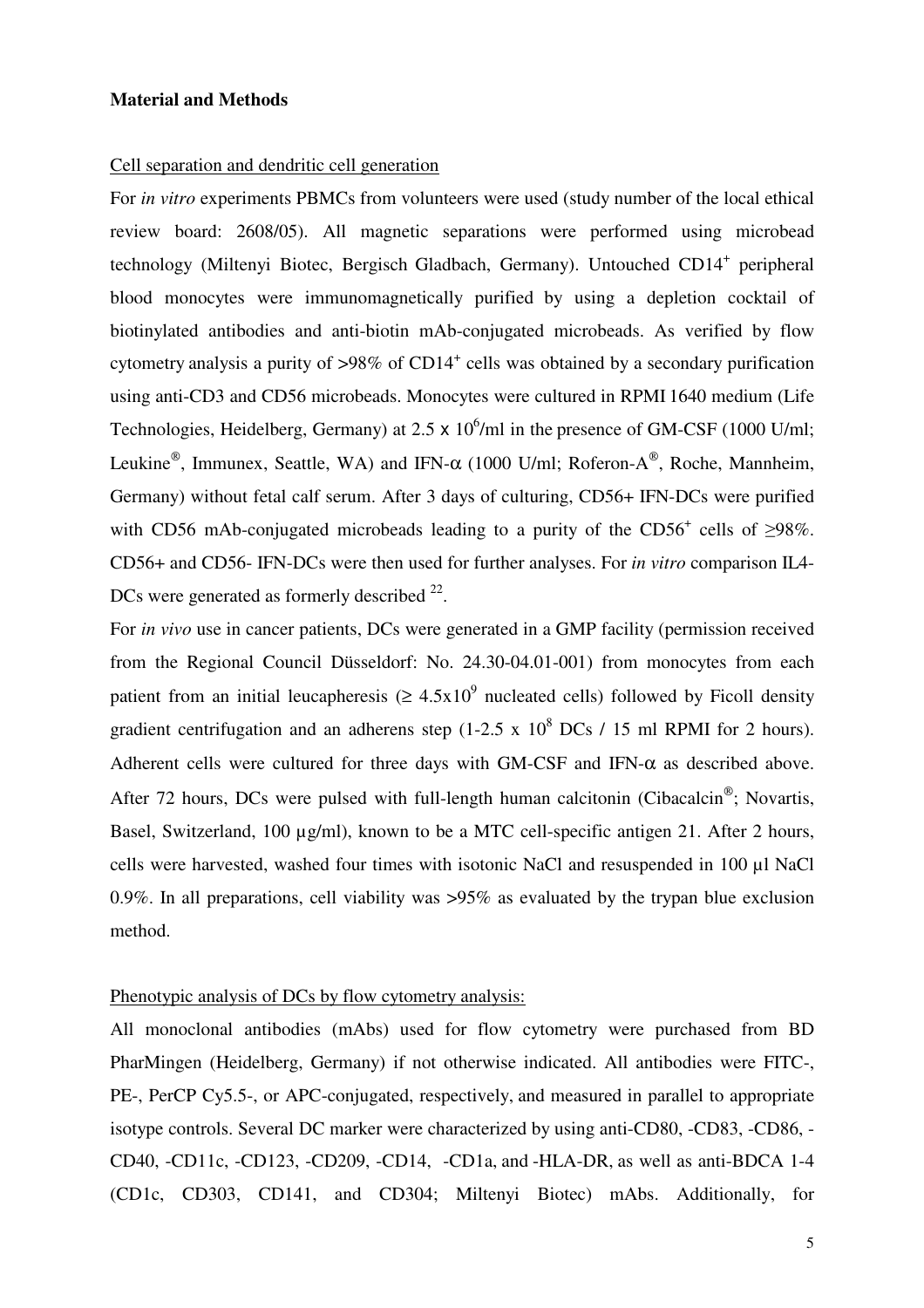characterization of NK cell surface markers mAbs towards CD56, CD16, CD94, CD161 and CD337 (both from BD PharMingen) and anti-NKG2A, NKG2D, NKp44, and NKp46 (purchased from Beckman Coulter, Krefeld, Germany) were used. Annexin V (Abcam**,** Cambridge, UK**)** was used for the detection of apoptotic cells. A positive control for Annexin V staining was implanted by incubation cell samples with camptothecin (6µM, 4 hours at 37°C).

For detection of intracellular antigens, cells were treated with Brefeldin A ('golgi-plug') for 3 hours and permeabilized using the Cytoperm-/ Permwash-kit (BD PharMingen) according to the manufacturer's instruction. For intracellular staining, anti-TRAIL (clone 2E5) was used, purchased from Alexis (Lörrach, Germany). Samples were analyzed using a FACSComp device (BD Biosciences, Heidelberg, Germany). Data were analyzed using CellQuest<sup>PRO</sup> software (BD Biosciences). A minimum of 10.000 events was measured from each DC preparation before administration.

## Cytotoxicity assay

To determine cytotoxic activity of CD56+ DCs, TRAIL-sensitive K562 cells  $(1x10^6)$  were labeled with 100  $\mu$ Ci of <sup>51</sup>Cr for 1 hour at 37°C. Cells were washed three times, re-suspended in complete medium, and incubated  $(10^4 \text{ cells } / \text{ well})$  with varying numbers of effector cells including CD56+ and CD56- IFN-DCs as well as NK cells (for 18 hours). In some experiments anti-TRAIL RIK-2 mAb (10 µg/ml) or TRAIL ligand (eBioscience; San Diego, CA, USA), respectively, were added. Supernatants were collected and measured by a Wizard Automatic Gamma Counter (Wallac, Turku, Finland). Data were expressed as the mean ± SD of triplicate wells. The percentage of cytotoxicity was calculated as: cytotoxicity  $(\%) =$  $[(experimental group com - spontaneous com) / (total com - spontaneous com)] \times 100]$ .

# Mixed leukocyte reaction

Allogeneic CD3<sup>+</sup> T lymphocytes were purified using anti-CD3 conjugated magnetic microbeads and seeded into 96-wells plates at 5 x  $10<sup>5</sup>$  cells per well. Monocyte-derived cells were added to each well in triplicate at different stimulator-to-responder ratios. After 5 days, 1  $\mu$ Ci of  $\int^3$ H]-thymidine (Amersham Pharmacia, Uppsala, Sweden) was added to each well and incubation was continued for additional 18 hours. Cells were finally collected by a Packard filtermate harvester onto Unifilter-96 (Perkin Elmer, Boston, MA, USA) and thymidine uptake was quantified by scintillation counting using a Trilux Mikro Beta (Wallac, Turku, Finland).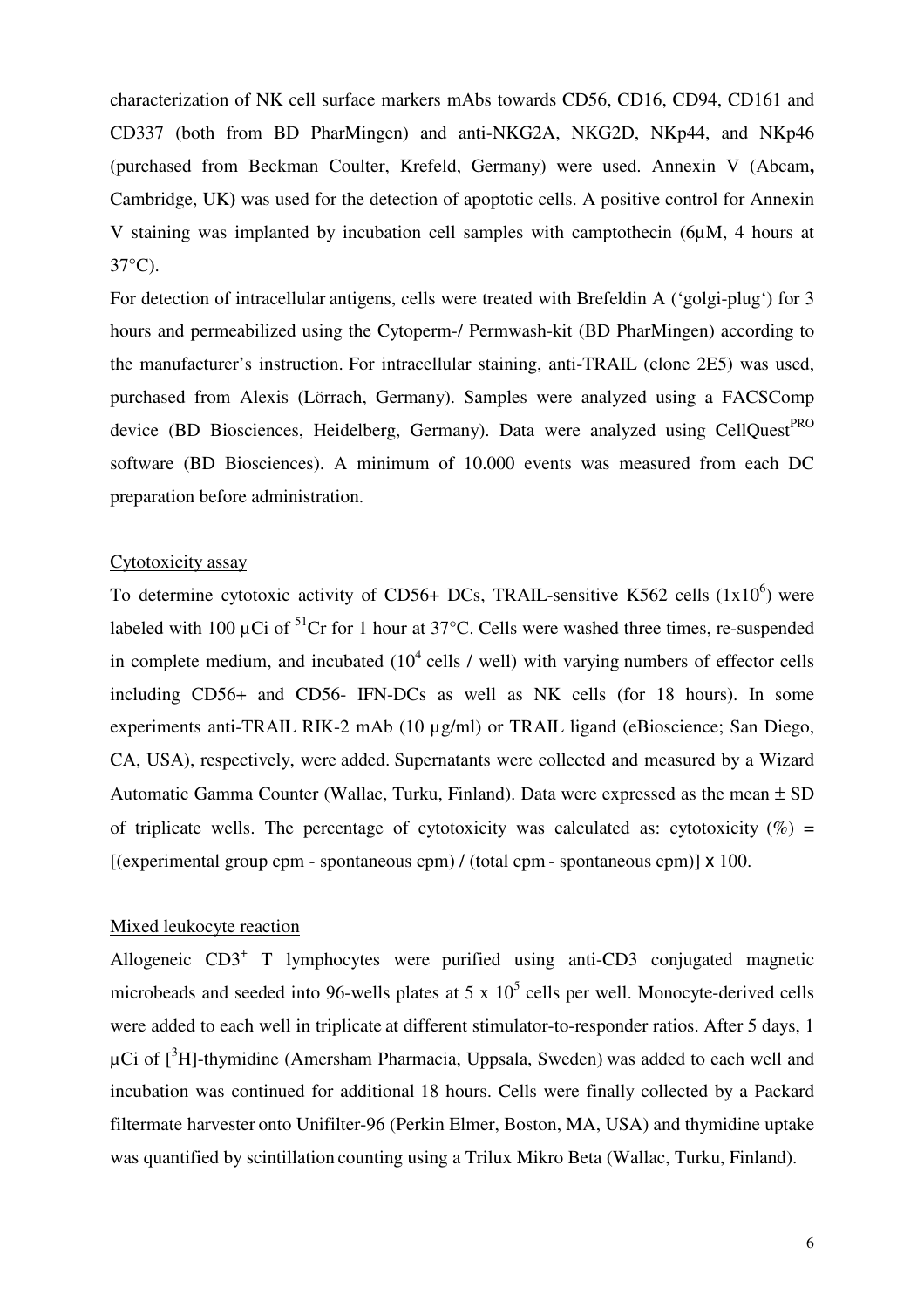#### Determination of cytokine production by DCs

Intracellular cytokine staining for IFN-γ of CD56+ and CD56- IFN-DCs was performed as following: After 3 days of culturing, brefeldin A was added to cell cultures. Cell surface staining was then conducted with PE-labeled mouse anti-CD1c, PerCP-labeled mouse anti-CD45 and APC-labeled mouse CD56 antibodies, followed by cell permeabilization and staining with FITC-labeled anti-IFN-γ antibodies (PharMingen), respectively. After 30 min cells were thoroughly washed and samples were analyzed by FACS analysis. A minimum of 10.000 events was gathered from each sample.

Measurement of IL-12 in the supernatant was performed by ELISA as described by the manufacturer (Quantikine-ELISA, R&D Systems, Wiesbaden, Germany). Supernatents were collected from an one-day culture of pure CD56- and CD56+ IFN-DC, respectively, as well as of co-cultures with K562 tumor cells.

#### Electron microscopy

For ultrastructural analysis (electron microscopy) pellets of all samples were fixed in 4% paraformaldehyde, 1% glutaraldehyde in 0.1 M phosphate buffer (pH 7.3) for 3 h, postfixed for 90 min in 2% OsO4 in 0.1 M cacodylate (pH 7.3), dehydrated in ethanol, and embedded in epoxy resin. Ultra thin sections (70 nm) were stained with uranyl acetate and lead citrate and examined at 75 kilovolts under a Hitachi electron microscope H-600.

#### Patients

Table 1 depicts a summary of patient's characteristics. Patients with histological proven medullary thyroid carcinoma (MTC), radiological established disease with pulmonary and hepatic metastases, and postoperative elevated plasma calcitonin levels >500 pg/ml (normal range <10 pg/ml; MTC-specific tumor marker of residual disease) were included into the study.

#### Treatment of patients and clinical response

All five MTC patients received two subcutaneous injections with a median of 1.9 x  $10^8$  IFN-DCs ( $\pm$  0.8 x 10<sup>8</sup> DCs, range 0.7 – 4.0 x 10<sup>8</sup> DCs) per vaccine. Patients were followed up for 18-46 months (mean 37 months). Metastatic lesions were evaluated by CT scans and ultrasonic examinations. WHO definitions were used for stable disease with a change of less than 25% in tumor size and tumor markers without occurrence of new lesions for a minimum of six weeks. Measurements of CEA (Roche, Mannheim, Germany) and calcitonin (Roche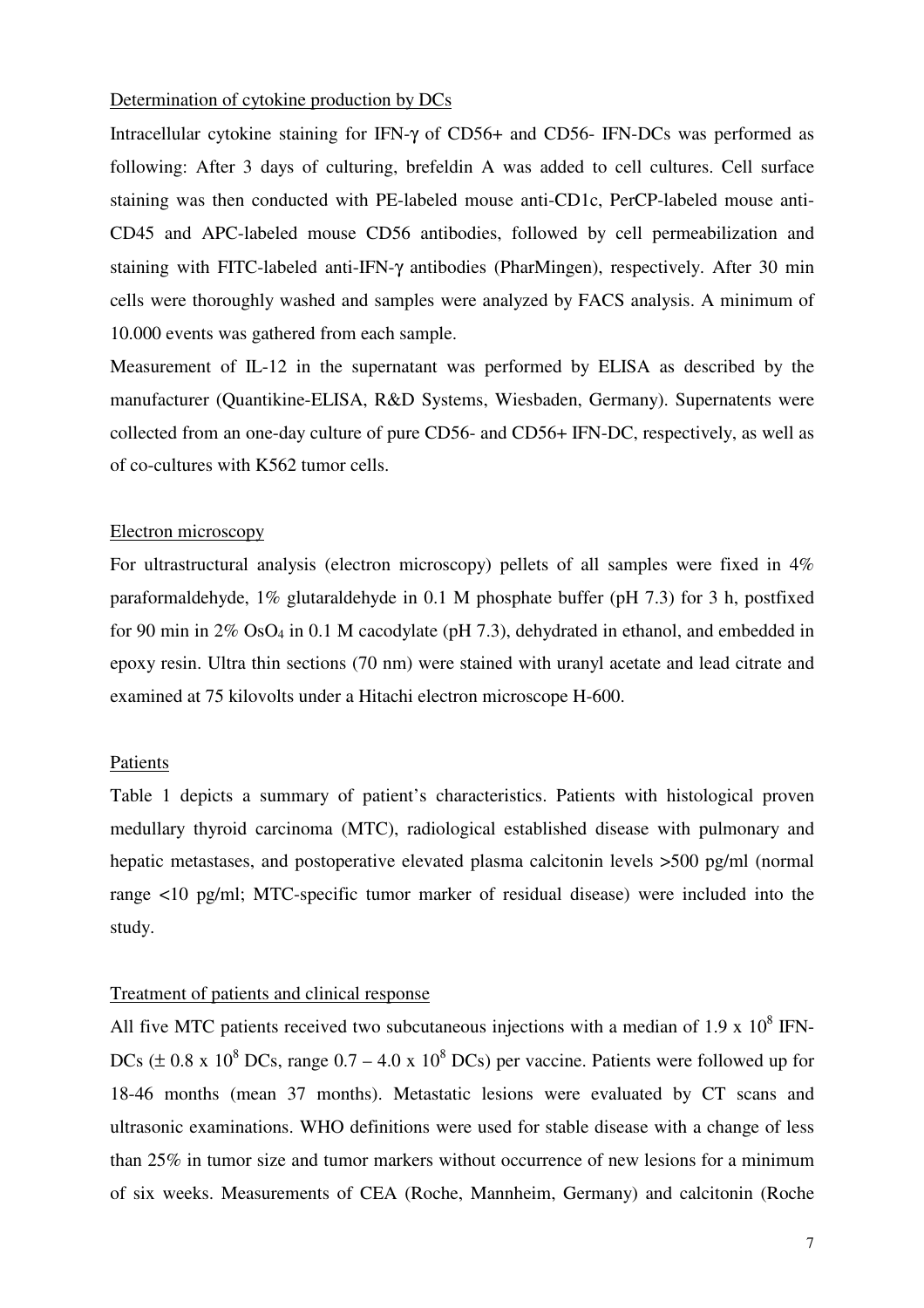Diagnostics, Mannheim, Germany) were performed by commercial kits according to the manufacturer's instructions. Since the cut-off for calcitonin detection is about 2000 pg/ml (depending on standard curve) all sera were diluted 1:10 with isotonic sodium chloride before assaying. To minimize intra-assay variability all calcitonin measurement were performed three times and results were given as means  $(\pm SD)$ . Calcitonin measurements were done in one run at the end of the follow-up period. A change of tumor markers of more than 25% difference for at least 3 months was considered as progression 23.

# Intracellular cytokine staining

Autologeous, cryopreserved PBMCs  $(1 \times 10^6 \text{ cells/ml})$  of treated patients were cultured in RPMI in the presence of full-length calcitonin  $(32 \text{ aa}; \text{ Cibacalcin}^{\circ})$ ; Novartis, Basel, Switzerland) or human albumin, respectively (each 100  $\mu$ g/ml). Intracellular cytokine staining was performed in principle as described above. Following cell surface staining with PerCPlabeled mouse anti-CD4 antibodies, intracellular staining was performed with PE-labeled anti-IL4 or FITC-labeled anti-IFN-γ antibodies (PharMingen), respectively.

# Delayed-type hypersensitivity and immunohistochemistry.

Delayed-type hypersensitivity (DTH) skin tests were documented following treatment with calcitonin-pulsed DCs. DCs were injected intradermally into the upper arm. A positive skintest reaction was defined as > 5 mm diameter erythema and induration 24 hours after intradermal injection. In one patient (No.1) we additionally tested DTH reactivity by intradermal injection of pure calcitonin (10 µg in 100 µl isotonic NaCl) followed by skin biopsy. In this patient a biopsy (diameter 5 mm) of the DTH site was taken 24 hours after injection. Serial paraffin-embedded sections were stained with a monoclonal antibody against human CD8 (concentration: 1:200; Clone C8/144B, Dako, Hamburg, Germany) in a moist chamber at 37°C for 60 min. Bound antibody was detected using avidin-biotin complex (ABC) peroxidase method (ABC Elite Kit, Vector Laboratories, Burlingame, USA). The staining reaction was performed with  $3,3$ <sup>-</sup>-diaminobenzidine and  $H_2O_2$ . Accurate negative controls were performed.

# Statistical analysis.

The results were analyzed for statistical significance by paired and un-paired *t*-test, respectively, depending on the data used for calculation using GraphPad Prism 4.0 computer software (GraphPad Software Inc., San Diego, CA).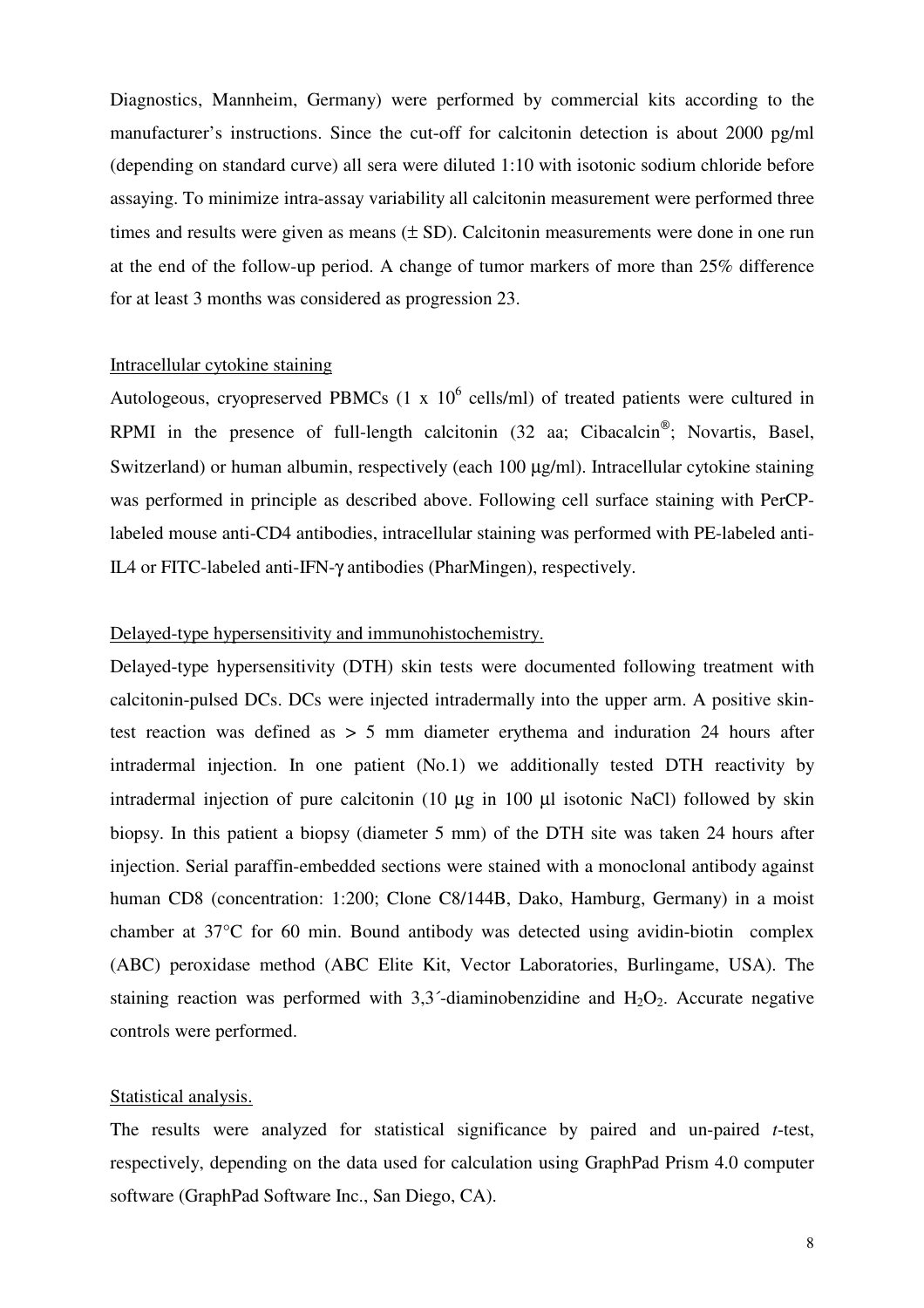## **Results**

#### Generation of dendritic cells from monocytes in the presence of IFN- $\alpha$

To investigate the effect of IFN- $\alpha$  on DC differentiation from human monocytes, we cultured purified CD14+ monocytes with clinical grade GM-CSF and IFN-α. These cells will be referred to as IFN-DCs hereinafter. As recently described  $24.25$ , the monocyte marker CD14 was down-regulated in IFN-DC whereas typical DC lineage markers CD1a and CD11c were expressed on these cells on high levels (in mean  $74\%$  ( $\pm$  8%) and 97.9% ( $\pm$  7%), respectively). We next analyzed the expression of MHC molecules (HLA-DR), co-stimulatory molecules (CD40, CD80, and CD86), and the maturation marker CD83. With the exception of extracellular CD83, which has already been described to be only weakly expressed on IFN-DCs <sup>25</sup>, all markers were highly positive (Fig. 1). Most interesting, however, 56% ( $\pm$  14%) of IFN-DCs were positive for CD56. This is absolutely important, as up to now CD56 expression has only been described to be present on NK cells and NKT cells, however not on antigen presenting cells such as DCs.

## Phenotypical and morphological analyses of CD56+ and CD56- IFN-DCs

After positive selection of CD56+ IFN-DCs (Fig. 2), both IFN-DC subtypes were phenotypically characterized by FACS analyses. Both cell populations showed an almost identical phenotypical pattern in regard to DC lineage markers CD1a and CD11c as well as the MHC class II molecule HLA-DR and the co-stimulatory molecules CD80, and CD86. The maturation marker CD83, which was only weakly expressed in IFN-DC was lower in CD56+ cells ( $p = 0.02$ ), whereas CD40 as well as CD123 were significantly higher expressed (CD40:  $p = 0.02$ ; CD123:  $p = 0.0096$ ; Fig. 3). Neither CD56+ IFN-DCs nor CD56- IFN-DCs expressed CD16. Interestingly, the reduction of CD14 was lower in CD56- cells, probably an evidence for incomplete maturation ( $p= 0.029$ ; Fig. 3). These results indicate that CD56+ and CD56- IFN-DCs are not substantially two distinct cell populations but may originate from identical precursor cells.

FACS analyses revealed that CD56+ IFN-DC are bigger in size (as calculated by forward scatter analyses with a mean of  $635.0 \pm 25.1$  relative units) compared to CD56- IFN-DCs  $(577.9 \pm 26.6;$  Fig. 4). CD56+ and CD56- IFN-DCs were also visualized by using electron microscopy. Here too, CD56+ IFN-DCs appeared to be slightly larger in size compared to CD56- IFN-DC, although cell types showed similar phenotypes with numerous of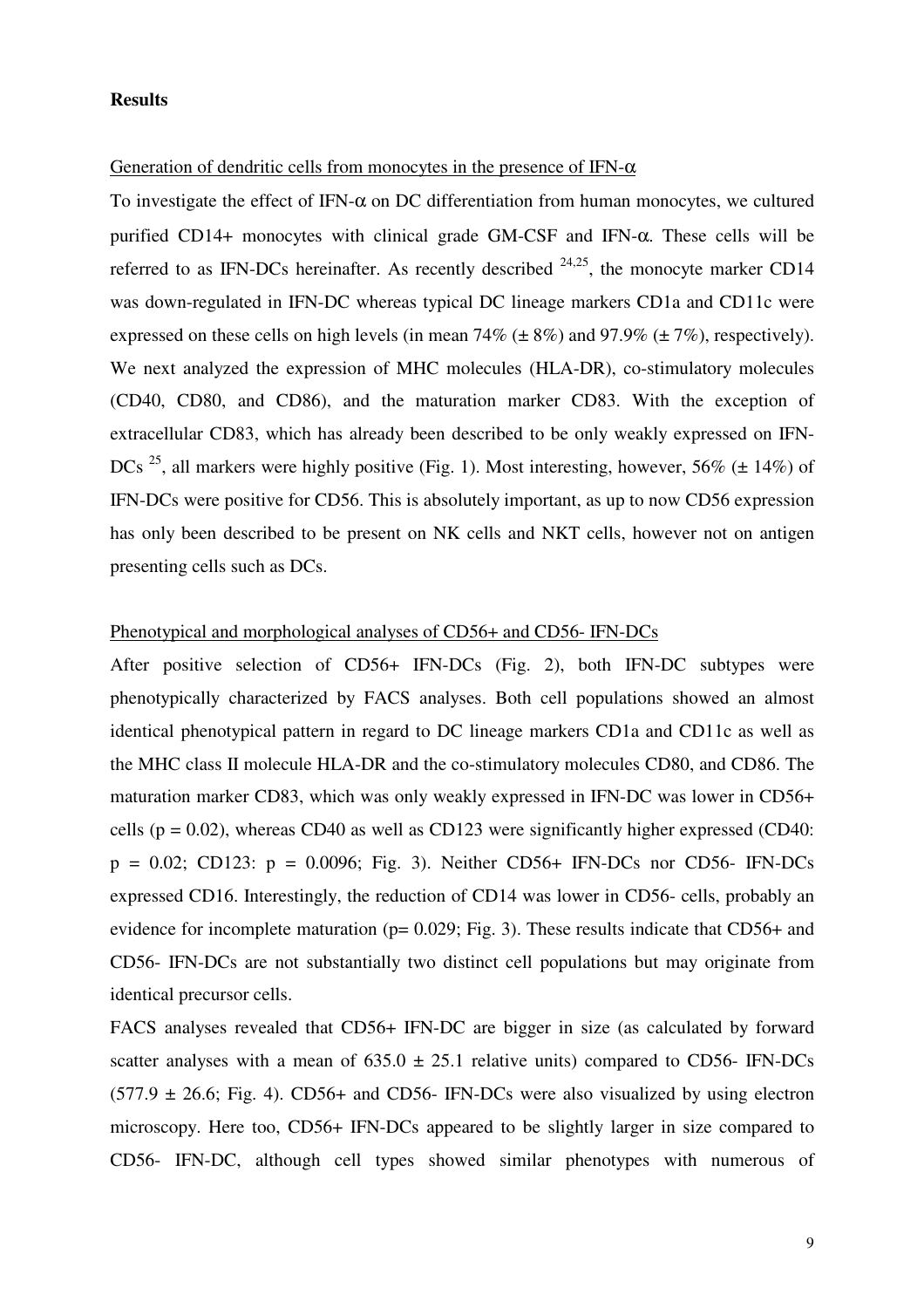pseudopodia. The cytoplasm contained few organelles (mitochondria) and the shape of the nucleus did not show marked differences (Fig. 4).

# TRAIL expression and cytotoxic potential of CD56+ IFN-DCs

Previous reports have already demonstrated that a variety of lymphoid and myeloid cells, including T cells, NK cells, monocytes and interferon-producing killer DC (IKDC) can express TRAIL and kill TRAIL-sensitive target cells under certain circumstances <sup>11,12,18,26-28</sup>. To determine whether CD56+ IFN-DC also exhibit tumoricidal activity, these cells were cocultured for 18 hours with K562 cells at different DC / target ratios. At higher effector / target cell ratios the lysis activity of CD56+ IFN-DC cells were up to  $24\%$  ( $\pm$  4%) (Fig. 5A).

This lysis activity could be partially blocked (-81%  $\pm$  2%) with anti-TRAIL indicating that one of the lysis mechanism of these cells is mediated by TRAIL (Fig. 5B). Intracytoplasmatic cytokine analyses of CD56+ IFN-DCs revealed that in mean  $95.2\% \pm 2.7\%$  of all CD56+ IFN-DCs were positive for TRAIL (representativ FACS analysis is given in Fig. 5C). CD56- IFN-DCs also showed a TRAIL expression. This was, however, less pronounced compared to CD56+ IFN-DCs as only  $84.7\% \pm 11.3\%$  were TRAIL positive. The minimal lysis activity (7%) of CD56- IFN-DCs could partially blocked  $62\% \pm 13\%$  with anti-TRAIL.

#### Cytokine production by IFN-DC

For specific determination of IFN-γ-secreting cells intracellular cytokine staining was performed. After three days of culture of CD14+ monocytes with IFN- $\alpha$  the majority of cells (99.2  $\pm$  0.2%) were IFN- $\gamma$  positive (representative FACS analysis is shown in Figure 6A). For specification we could demonstrate that the majority of cells  $(90.1 \pm 1.6\%)$  were BDCA1 positive. Importantly, IFN-γ-producing IFN-DCs consisted of CD56+ as well as of CD56- IFN-DCs indicating that these are not two distinct cell populations rather.

After three days of culture with IFN-α, neither CD56- nor CD56+ IFN-DCs produced any significant amounts of IL-12 measured within the supernatents of cells (Fig. 6B). Importantly, however, after additional 24 hours of co-culture with K562 tumor cells, significant amounts of IL-12 (49 pg/ml  $\pm$  6%) were secreted while IL12 production of CD56- IFN-DCs was slightly lower, however, still detectable (41 pg/ml  $\pm$  5%; Fig. 6). These differences did, however, not reach statistical significancy.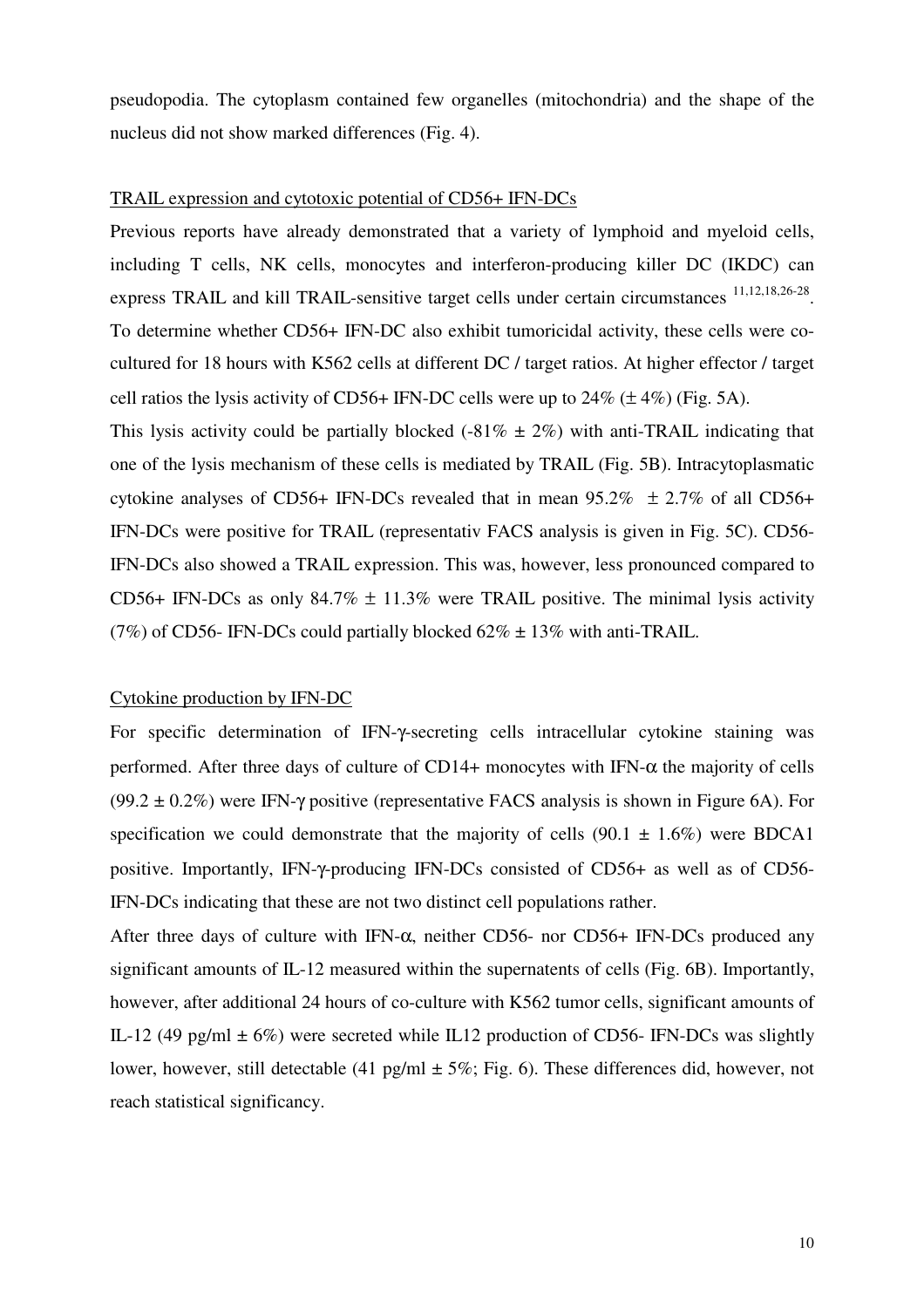# MLR with CD56+ IFN-DC as antigen presenting cells (APC)

To investigate the function of CD56+ IFN-DCs as stimulators of naive CD3<sup>+</sup> T cells, MLR was performed. The results were compared with stimulatory capacity of CD56- IFN-DC, IL4-DCs and monocytes, respectively. As formerly described <sup>29</sup>, at all stimulator / responder ratios, IFN-DCs were found to be more potent for stimulating T cells compared to immature monocytes ( $p < 0.0001$ ) and, most important, compared to IL4-DCs ( $p < 0.0001$ ; Fig. 7). Detailed analyses of CD56+ and CD56- IFN-DC revealed that CD56+ IFN-DC showed a slightly stronger capacity in stimulating allogenic T cells compared to CD56- IFN-DC at all DC / T cell ratios (Fig. 7). These differences also reached statistical significancy ( $p = 0.036$ ).

# Vaccinations with IFN-DC in patients with medullary thyroid carcinoma

Based on these result an *in vivo* immunotherapy trial was started in five patients with metastasized medullary thyroid carcinoma (MTC). The patient's characteristics are given in Table 1. IFN-DC vaccinations were well tolerated by all patients without experiencing any adverse effects or any clinical signs of autoimmune reaction. To study the *in vivo* immune response we analyzed delayed-type hypersensitivity (DTH) skin reactivity. After the 2<sup>nd</sup> vaccination all patients developed a significant DTH reaction (>1 cm in diameter) characterized by the appearance of erythema and induration at the injection site. In one patient (No.1) we additionally tested DTH reactivity by intradermal injection of pure calcitonin (10 µg in 100 µl isotonic NaCl) without any IFN-DCs. Forty-eight hours after antigen injection there was a strong perivascular and epidermal infiltration with  $CD8<sup>+</sup>$  T lymphocytes (Fig. 8a). This clearly indicates the ability of IFN-DCs to induce a Th1-like antigen-specific immune response *in vivo*.

During follow-up, of in mean 37 months there were three patients (No.1, 2 and 5) who experienced a progression determined by computed tomography and by measurement of serum tumor marker. In two patients (patients 3 and 4), however, neither substantial changes in tumor morphology nor in serum tumor markers were detected. After a long term follow-up of 44 months serum CEA in patient 4 showed a slight decrease (332 µg/l after treatment compared to 377 µg/l before treatment), whereas in the CT scan of the lung only a tiny increase was detected (Fig. 8b). Pulmonary CT scan of patient 3 showed a stable disease whereas the tumor markers CEA and calcitonin showed a small increase of less than 25% (52) µg/l after treatment vs. 43 µg/l before treatment for CEA and 2,090 pg/ml vs. 2,240 pg/ml for calcitonin, respectively). Importantly, by analyzing peripheral blood mononuclear cells these patients also showed an increase of calcitonin-specific IFN-γ secreting T cells (Fig. 9).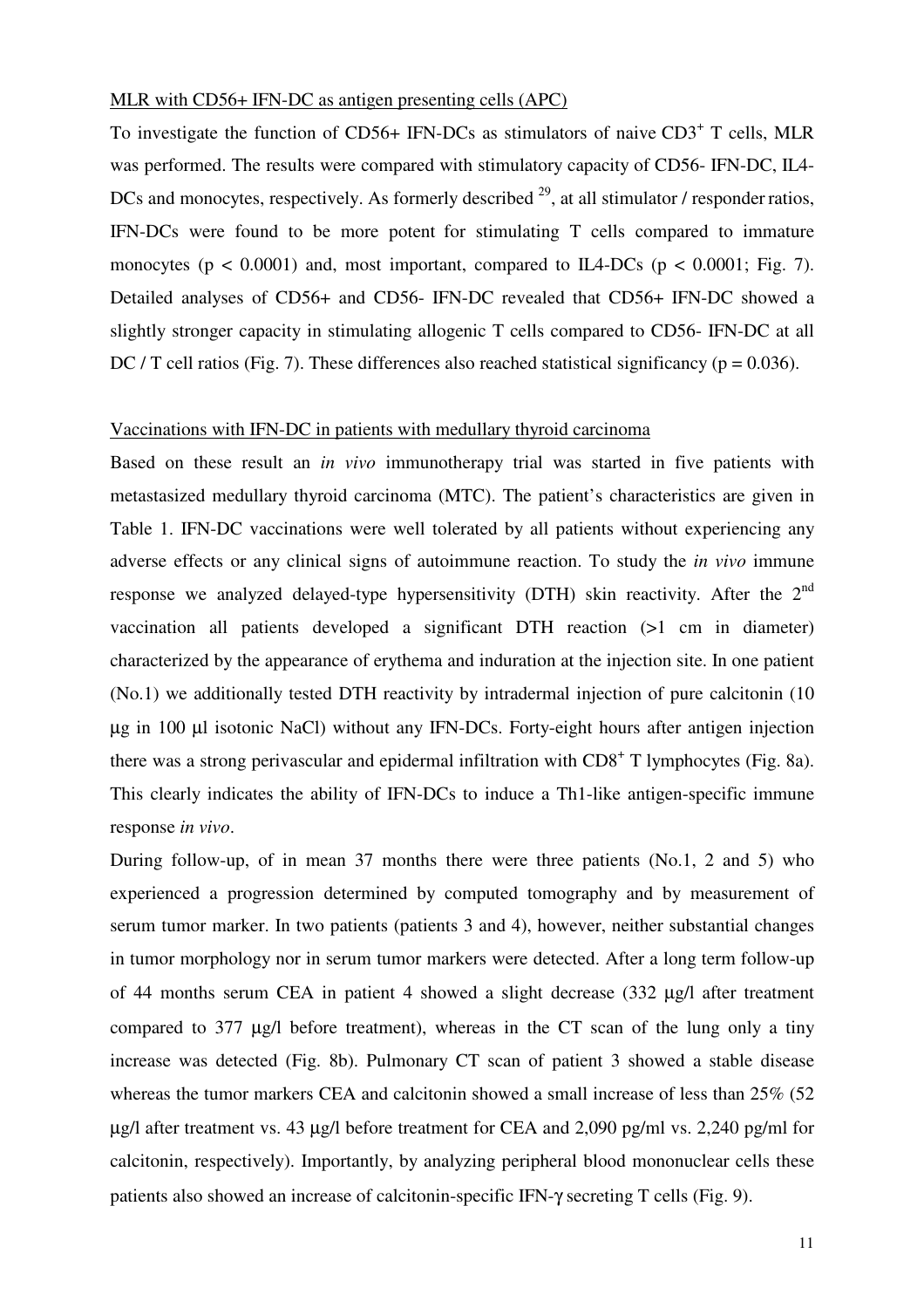# **Discussion**

Type I interferons (IFNs) are cytokines exhibiting antitumor effects, including multiple activities on immune cells. The major mechanisms mediating this process is the differentiation of the Th1 subset  $2.3$ , the generation of cytotoxic T cells (CTLs)  $4$  and the activation of natural killer cells (NK cells)  $<sup>6</sup>$ . In the last couple of years another mechanism,</sup> namely the differentiation of monocytes into dendritic cells by interferon- $\alpha$  (IFN-DCs) have been proposed to be responsible as well  $^{30,31}$ . When compared with the classical interleukin 4generated DCs (IL-4-DCs), IFN-DCs exhibit a typical DC morphology and express a similar level of co-stimulatory and class II MHC molecules <sup>31,32</sup>. In contrast, IFN-DCs reveal a significantly higher level of MHC class I molecules as well as other DC markers including CD1a  $^{33}$ , CD208 (DC-LAMP)  $^{34}$ , and CD197 (CCR7)  $^{35}$ .

Depending on their maturation stage, IFN-DCs also secrete large amounts of inflammatory cytokines such as IL-1ß, IL-6, IL-10, IL-18, and TNF- $\alpha$ <sup>29</sup>. In addition, IFN-DCs induce a higher amount of long-lived CTLs against certain tumor antigens compared to classical DCs <sup>36</sup>. Most important, in the context of cytotoxicity, these cells also reveal direct tumoricidal activity via the tumor necrosis factor-related apoptosis-inducing ligand (TRAIL) which was shown to be strongly up-regulated on a molecular  $18,31$  and protein level  $18,19$  and which explains the direct cytolytic activity of IFN-DCs  $^{18,19}$ . In our present study, we confirm the cytolytic activity of IFN-DC caused by (soluble) TRAIL. Importantly, however, we were able to specify a subpopulation of IFN-DCs with cytolytic activity expressing the surface marker CD56. This is absolutely crucial, as up to now CD56 expression has only been described to be present on NK cells and NKT cells, however not on antigen-presenting cells such as DC. CD56 itself (also known as NCAM) is responsible for cell to cell contact  $37,38$ . In addition, there is some evidence of a direct CD56-mediated cytolytic activity 39,40. According to our data, CD56+ IFN-DCs exhibited cytolytic activity up to 24% whereas CD56- IFN-DCs did not. Tumoricidal activity could almost completely be blocked when cells were co-cultured with anti-TRAIL indicating that lysis mechanism of CD56+ IFN-DC is mediated by TRAIL. Importantly, however, on the basis of intracellular staining a significant number of CD56- IFN-DCs were TRAIL positive as well. The differences in cytolytic activity between both cell populations could be explained by different amounts of secreted TRAIL reaching target cells because of a closer cell / cell contact. This concept is supported by the fact that cytolytic activity of CD56+ IFN-DCs as well as the minimal cytolytic activity of CD56- IFN-DCs could only incompletely be blocked after conincubation with anti-TRAIL.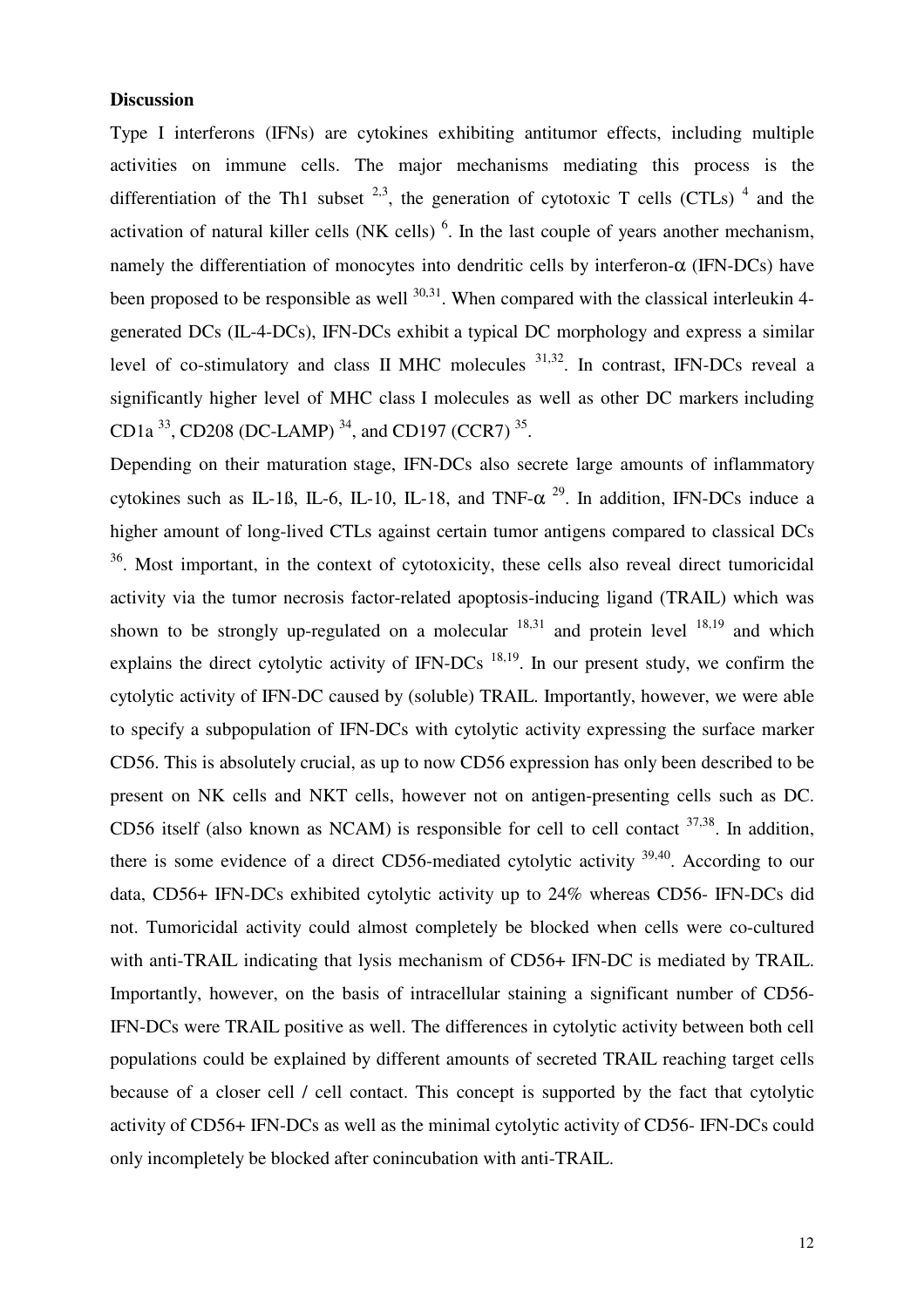For detailed analysis, we also examined other lysis mechanisms including granzyme / perforin and CD95 ligand (FasL). In rodents a Fas-dependent direct lysis activity of bone marrowderived DCs has already been described  $41,42$ . In humans HLA-DR<sup>+</sup>, lineage<sup>-</sup> DC which were freshly isolated from peripheral blood have also been shown to reveal a high tumoricidal activity against various tumor cell lines depending on the engagement of TNF, TRAIL, Lymphotoxin- $\alpha_1 \beta_4$  and FasL <sup>43,44</sup>. Most recently, Stary et al. discovered tumor infiltrating myeloid DCs and plasmocytoid DCs that gained lytic functions and exogenous supply of TLR7 agonists  $^{45}$ . Furthermore, the authors demonstrated that  $HLA-DR^+$  CD11 $c^+$  bloodderived myeloid DCs could express perforin and granzyme B in the presence of TLR7/8 agonists, and serve as potent killer DCs against the chronic myelogenous leukemia cell line K562, but not against the Jurkat T cell line (known to be refractory to perforin/granzyme mediated death) <sup>45</sup>. With the exception of TRAIL, all aforementioned lysis mechanisms could not be detected on a phenotypical level on IFNα-generated DCs. This might be explained by the different cell subpopulations investigated, different agonists used for stimulation and possibly by lysis mechanisms not known so far, respectively.

Importantly to note, our initial intend of this study was to identify the human counterpart of a new cell population recently identified in mice termed interferon-producing killer dendritic cells (IKDCs)  $^{11,12}$ . These cells are distinct from conventional DCs and plasmocytoid DCs as they show the molecular expression profile of both NK cells and DCs. Moreover, they produce high amounts of interleukin-12 (IL-12) and IFN-γ. Most important, IKDCs directly kill typical NK target cells mediated by the TRAIL pathway. The cytolytic capacity of IKDCs subsequently diminishes, associated with the loss of NKG2D receptor on these cells. Most recently it has been proposed that IKDCs could rather represent a subtype of activated NK cells that gain the ability to present antigens under certain circumstances, especially in tumoral context (personally communicated) 13-15. As mentioned above, human IFN-DCs generated from monocytes over 3 days of culturing with IFN- $\alpha$  revealed NK cell markers namely CD56 and TRAIL. In contrast, however, we could not identify a significant amount of other NK cell surface markers such as NKp46, NKG2A/CD94, NKG2D, Nkp30 (CD337), Nkp44 and NKR-P1 (CD161). These markers were only detected on a marginal level (data not shown). The near absence of these receptors e.g. of the stimulating receptor NKG2D are potentially responsible for the weaker cytolytic activity of CD56+ IFN-DCs compared to classical NK cells. In contrast to NK cells <sup>46</sup>, even additional culturing of CD56+ IFN-DCs with K562 tumor cells did not significantly change the quantitative expression profile of any of these NK cell receptors (NKRs) on CD56+ IFN-DCs. We also investigated the ability of IFN-DCs to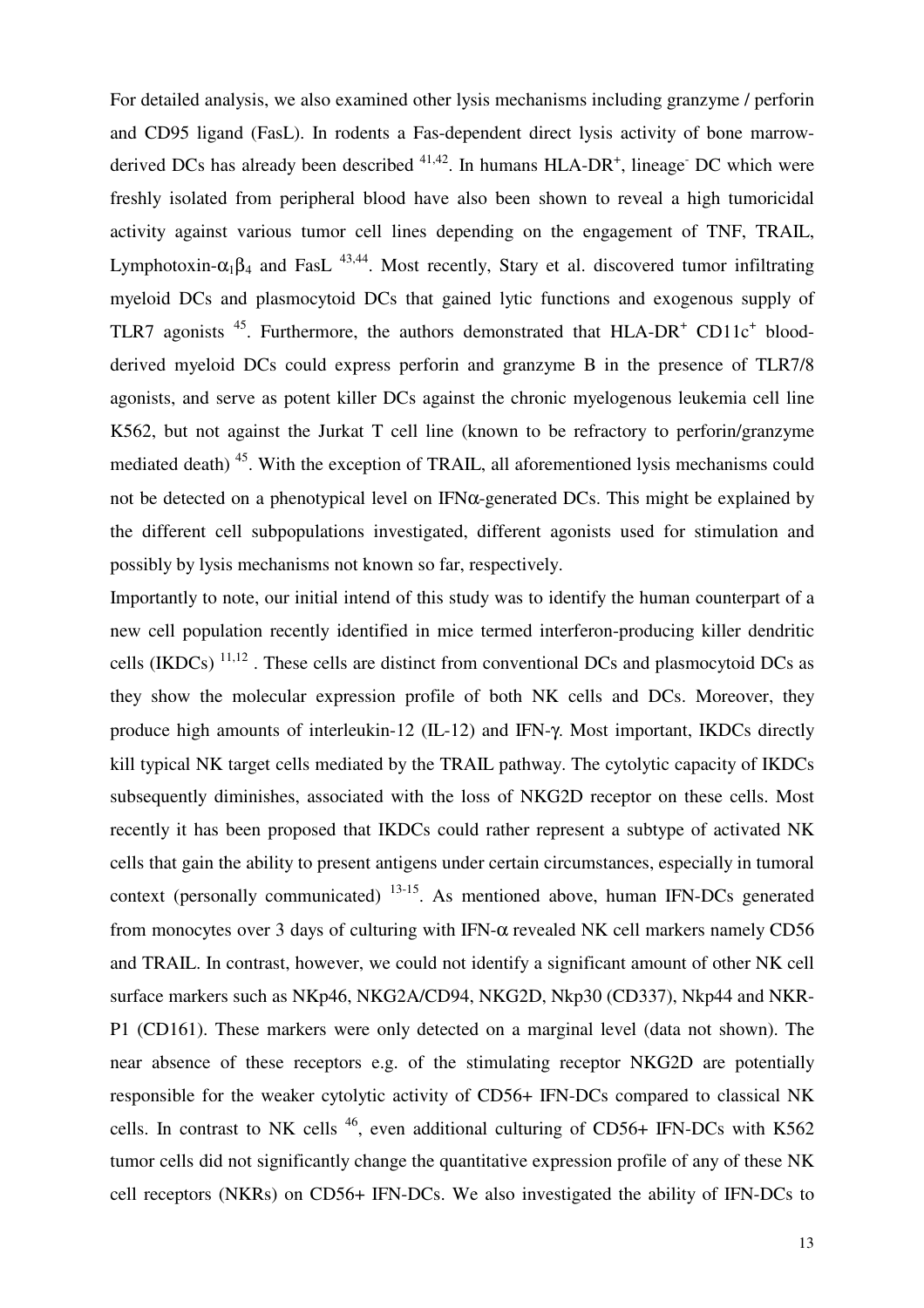produce IFN-γ. Intracellular cytokine staining revealed that the majority of IFN-DCs were IFN-γ positive, independent of the expression of CD56, indicating that CD56+ and CD56- IFN-DCs are not two distinct cell populations rather than cells at different stages of development. The amount of secreted IFN-γ in the supernatent was, however, too low to be detectable by ELISA (data not shown). The positive IFN-γ cytokine staining is in line with recent data showing a stimulation-dependent secretion of high amounts of IFN-γ of human cord blood monocyte-derived DCs  $^{47}$  and IL4-DCs  $^{48}$ , respectively. So, monocyte-derived IFN-DCs partially reveal phenotypical and functional characteristics of NK cells including CD56 and TRAIL and the production of IFN-γ, however, they can not be termed as human IKDCs as other classical NK cell marker are still missing and cytolytic activity is much lower compared to NK cells.

To the best of our knowledge, this is the first report demonstrating monocyte-derived IFN-DCs treatment in cancer patients. As demonstrated by delayed-type hypersensitivity skin reaction, our results suggest that IFN-DCs induce antigen-specific CD8+ T cells as an indicator of a potential CTL response in humans. These findings were flanked by a Th1 cytokine pattern which is crucial for the induction and maintenance of an adequate CTL immunity. Our data are in line with a study by Banchereau and coworkers reporting on the *in vivo* use of CD34+ progenitors which were activated by type I interferon and which were used for the treatment of patients with stage IV melanoma<sup>20</sup>. The authors reported on no statistically significant survival advantage in these patients. Importantly, however, in six of seven patients tumor antigen-specific recall memory CD8+ T cells able to secret IFN-γ and to proliferate could be detected. More recently, another study from Di Pucchio and coworkers reported on a pilot study to determine the effects of IFN-α administered as adjuvant of tumorspecific antigens in stage IV melanoma patients<sup>49</sup>. The authors detected an enhancement of CD8+ T cells recognizing native and modified tumor antigens and most important a significant increase of DC precursors. These cells had an enhanced antigen-presenting cell function in some patients with stable disease  $49$ . These data are in line with another report from Yamamoto and coworkers reporting on a markedly induced TRAIL expression on CD14<sup>+</sup> monocytes and enhanced cytotoxic activity towards hepatocellular carcinoma cells after co-incubation with IFN- $\alpha^{28}$ .

In summary, our results show that cytotoxic activity of IFN-α-generated monocyte-derived DCs is mainly mediated by a subset of cells expressing CD56. Up to now it has been thought that this marker is specific for NK and NKT cells but is not expressed on antigen-presenting cells. We also demonstrate that CD56+ IFN-DCs express TRAIL, a major lysis mechanism in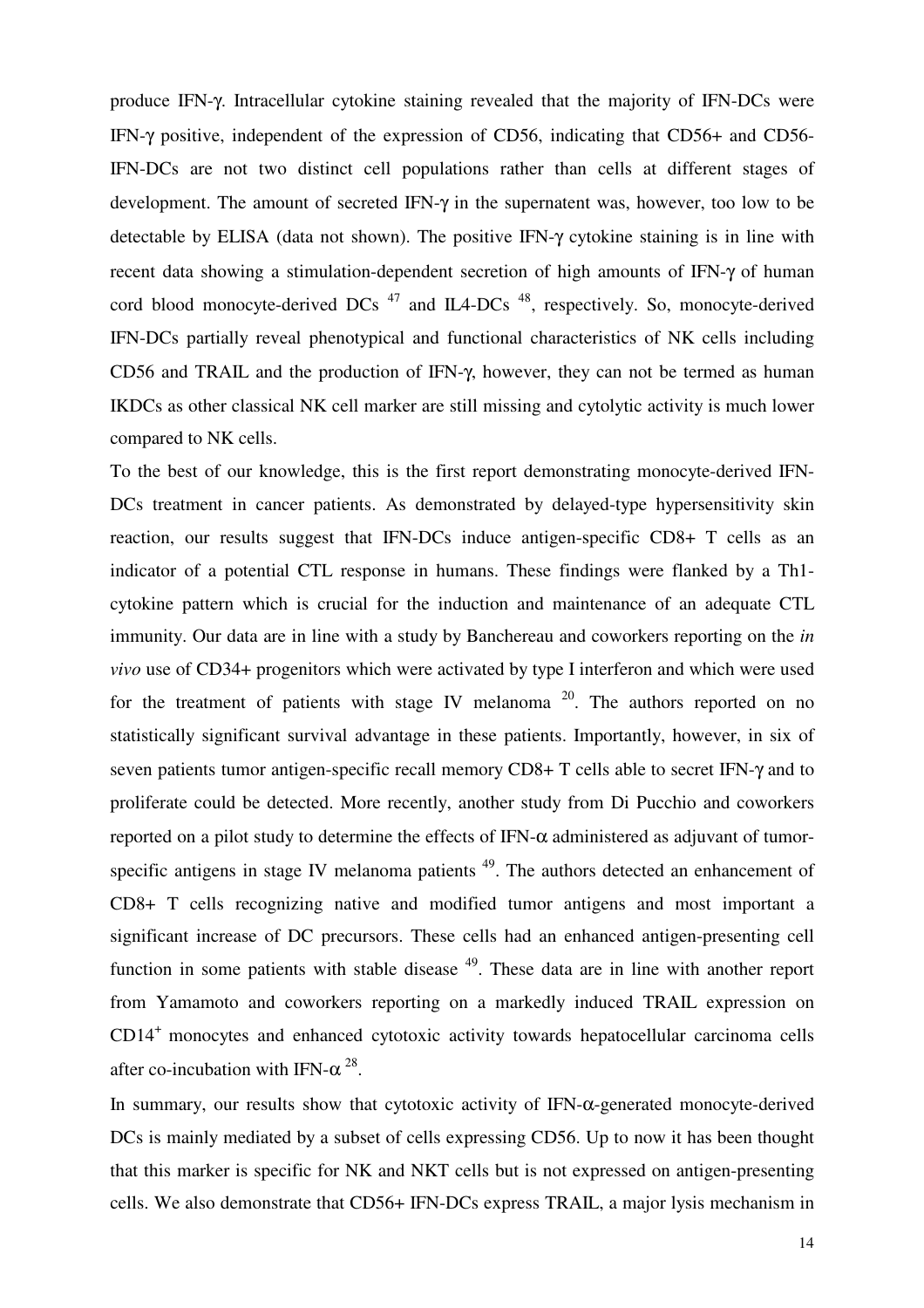cytotoxic immunity. We were, therefore, being able to specify one tumor lysis mechanism induced by IFN-α. Based on our data, it could be postulated that future cancer immunization trials in should be performed with CD56+ IFN-DCs in order to improve clinical efficacy.

# **Acknowledgments**

We thank Dr. Laurence Zitvogel from the Institute Gustave Roussy (Villejuif, France) for helpful discussion of the data and Dr. Hans-Georg Hartwig, Director of the Department of Anatomy II of the Heinrich-Heine-University Düsseldorf and Brigitte Rohbeck for performing electron microscopy and for critical review of the manuscript. Moreover, we thank Roswitha Charko for excellent technical support.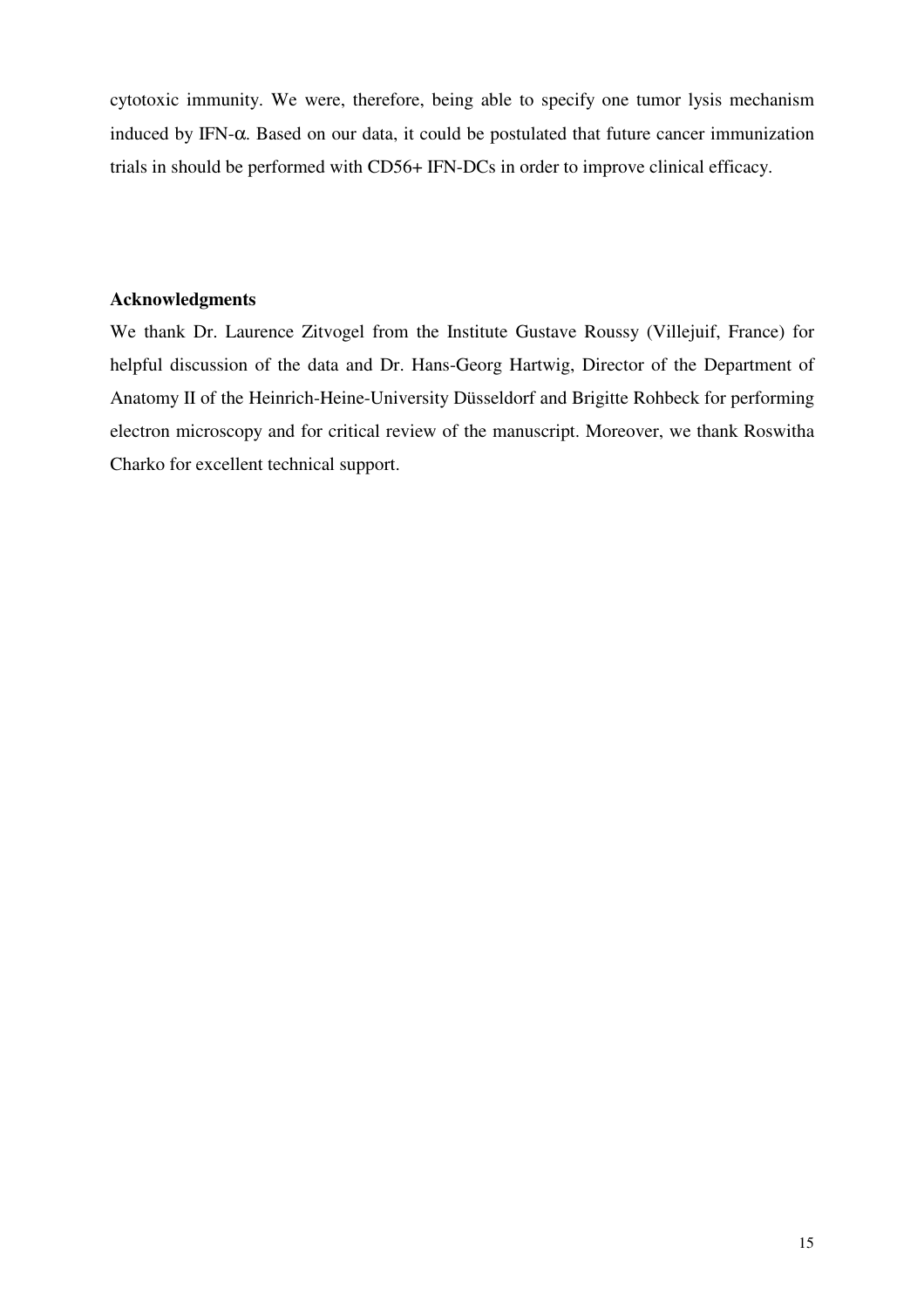#### **Figure 1: Immunophenotypic pattern of IFN-DCs**

Isolated monocytes (purity  $>98\%$ ) were cultured over 3 days with GM-CSF and IFN- $\alpha$ . Resulting IFN-DCs were stained with a panel of antibodies and analyzed by flow cytometry. As demonstrated in previous studies IFN-DCs reveal a semimature phenotype with a moderate expression of CD83 whereas co-stimulatory molecules CD80 and CD86 as well as HLA class II molecules were strongly expressed. Additionally, IFN-DCs showed surface markers typically for common DCs (CD209, BDCA 1) as well as for plasmocytoid DCs (CD123, CD11c). Contamination with CD3+ and CD19+ cells was low (<1%), whereas a significant number of CD56+ cells were detected. Marker expression is given as mean (± SD) of at least five DC preparations.

#### **Figure 2: Representative FACS analysis of CD56+ IFN-DCs**

After incubation with GM-CSF and IFN- $\alpha$  CD56+ cells were isolated by positive selection and stained with anti-CD11c, -CD80, -CD86, -HLA-DR, -CD40, -BDCA-1 and –BDCA-2 monoclonal antibodies. Appropriate isotype controls performed in parallel were nearly identical, therefore only one control is shown (mouse anti-IgG2a). To verify the viability of CD56+ IFN-DCs Annexin-V staining was also performed. Camptothecin-treated cells were used as positive control.

# **Figure 3: Immunophenotypic pattern of CD56- / CD56+ IFN-DCs**

CD56+ IFN-DCs were purified with CD56 mAb-conjugated microbeads leading to a purity of the  $CD56^+$  cells of  $\geq$ 98%. Thereafter, CD56+ and CD56- IFN-DCs were stained with a panel of antibodies and were analyzed by flow cytometry. CD56+ IFN-DCs showed slightly increased marker expression typical for DCs including CD209, BDCA1 and BDCA4. In addition, CD14 was less frequent seen on CD56+ IFN-DCs compared to CD56- IFN-DCs as well as CD40 which was upregulated on CD56+ IFN-DCs. Marker expression is given as mean  $(\pm SD)$  of at least five DC preparations.

#### **Figure 4: Morphology of CD56+ and CD56- IFN-DCs**

CD56+ and CD56- cells were purified with CD56 mAb-conjugated microbeads. Thereafter, both cell fractions were analyzed by electron microscopy (A). Both cell types showed similar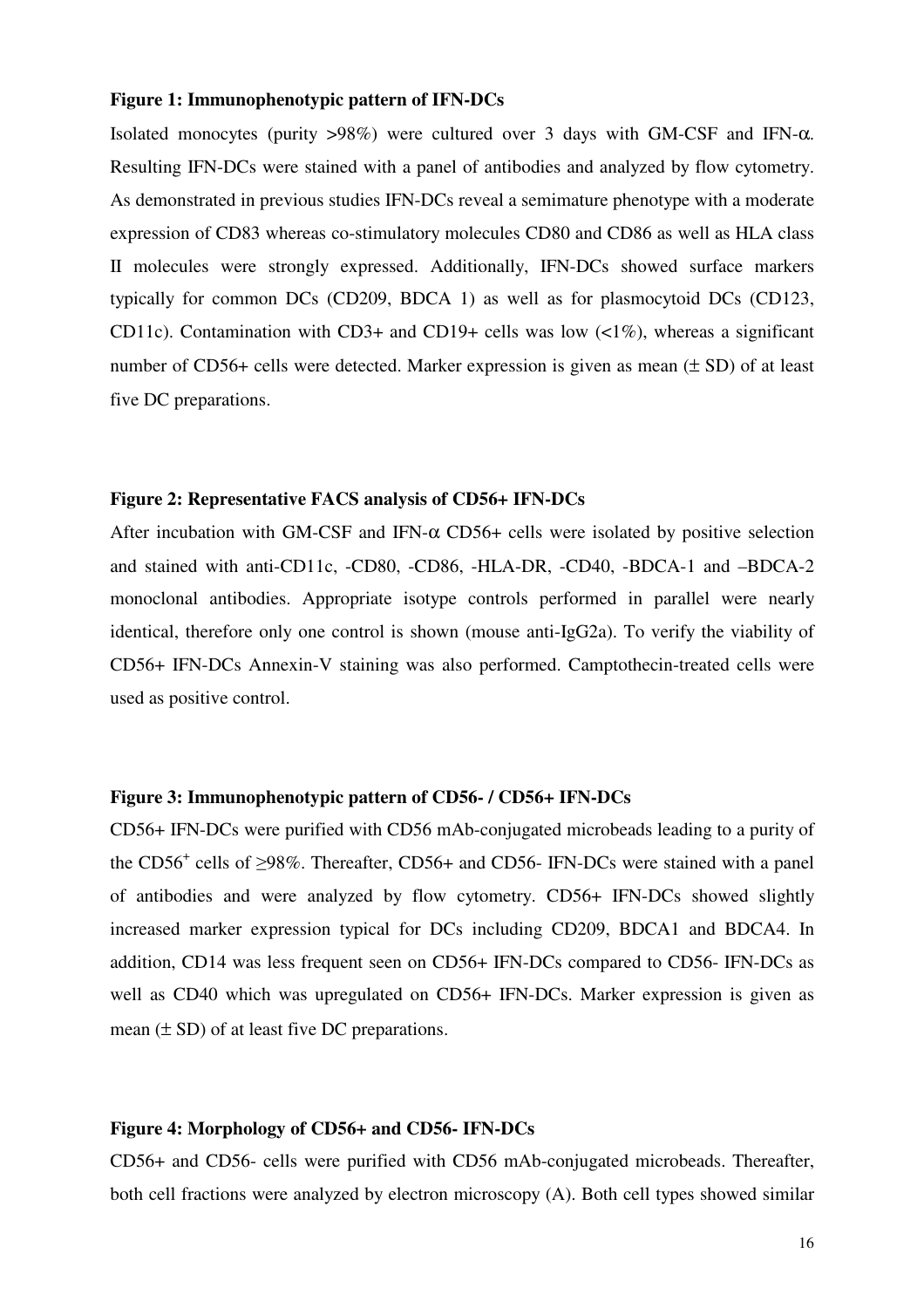phenotypes with numerous pseudopodia. The cytoplasm of CD56+ IFN-DCs contained few organelles (mitochondria), the shape of the nucleus of both cell populations did not show marked differences including a same pattern of chromatin. (B) Forward sideward scatter generated by flow cytometry analysis, revealed that CD56+ IFN-DC are bigger in size (mean 635.0) compared to CD56- IFN-DCs (577.9).

#### **Figure 5: Cytolytic activity of IFN-DCs and involvment of TRAIL**

After generation of IFN-DCs CD56+ and CD56- cells were separated. (A) Both cell fractions were co-cultured with <sup>51</sup>Cr labelled K562 tumor cells for 18 hours at different cell / K562 tumor cell ratios. Supernatants were collected and analyzed by gamma radiation analysis (CD56+ IFN-DCs black box, CD56- IFN-DCs white box). For internal control, K562 tumor cells were cultured alone and in the presence of a detergent for direct lysis. Natural killer (NK) cells were used as positive control (white rhomb). Results of three independent experiments are shown. (B) CD56+ IFN-DCs were co-cultured in a ratio of 1:50 with or without anti-TRAIL (10  $\mu$ g/ml). The lysis activity could be partially blocked (-81%  $\pm$  2%) after cocultering with anti-TRAIL indicating that the majority of lysis activity is mediated by TRAIL. For internal controls, K562 cells were cultured alone (C) Representative FACS analysis for TRAIL of CD56+ IFN-DCs (middle panel) and CD56- IFN-DCs (right panel) showing a weaker TRAIL expression in CD56- IFN-DCs compared to CD56+ IFN-DCs. Isotype control for whole IFN-DCs is given in the left panel.

# **Figure 6: Cytokine analysis of IFN-DCs**

Representative intracellular cytokine staining (A) shows that the majority of IFN-DCs are IFN-γ-producing (upper right panel; isotype control is shown on the upper left panel). Detailled analyses revealed that the majority of cells are BDCA1 positive (gated for R2). Importantly, IFN-γ-producing IFN-DCs consisted of CD56+ as well as CD56- IFN-DCs (gated for R3).

Detection of IL-12 is shown in Figure 6B. CD56+ and CD56- cells were separated after generation of IFN-DCs. Both cell fractions were cultured alone or co-cultured with K562 tumor cells in two different ratios, respectively. Supernatants were collected and freezed until analysis. Co-culture with K562 tumor cells, resulted in a slight increase of IL-12 production in CD56+ IFN-DCs (up to 49 pg/ml  $\pm$  6%) compared to CD56- IFN-DCs (up to 41 pg/ml  $\pm$  5%).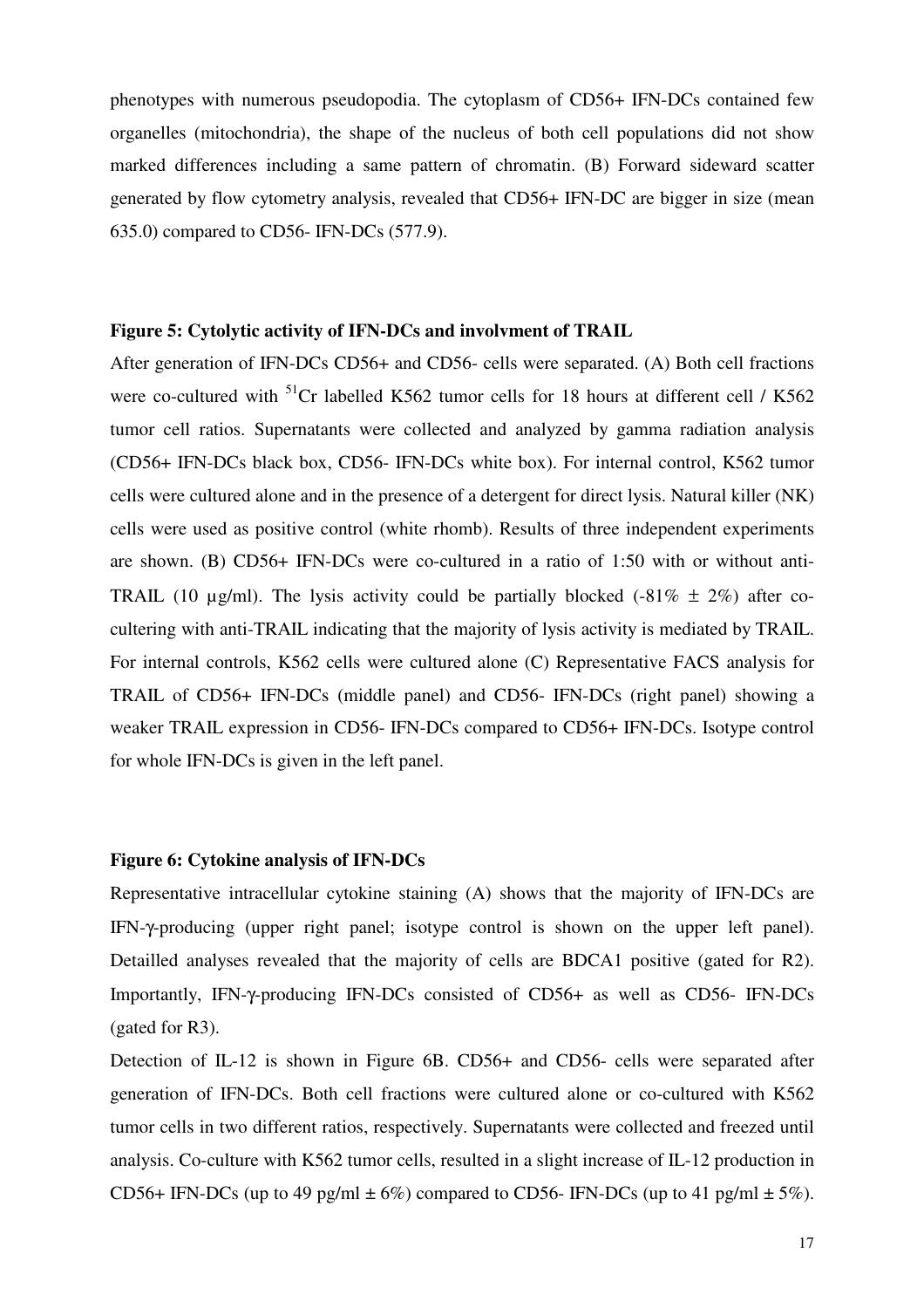Results from three independent experiments are shown. Differences between CD56+ IFN-DCs and CD56- IFN-DCs were not significant.

## **Figure 7: Mixed lymphocyte reaction of antigen-presenting cells (APC)**

CD56+ IFN-DCs and CD56- IFN-DCs, respectively, were co-cultured with allogeneic CD3<sup>+</sup> T lymphocytes at different stimulator-to-responder ratios for 6 days.  $\int^3 H$ ]-thymidine (1  $\mu$ Ci) was added for 18 hours, and thymidine uptake was quantified by scintillation counting. At all stimulator cell / T cell ratios, CD56+ IFN-DCs (black boxes) revealed a slightly stronger stimulating capacity compared to CD56- IFN-DCs (white boxes;  $p = 0.036$ ). Freshly isolated monocytes as well as IL4-generated DCs were used as controls (white dot). At all stimulatorto-responder ratios IFN-DCs were more potent in stimulating allogenic T cells compared to immature monocytes ( $p < 0.0001$ ) and compared to IL4-DCs ( $p < 0.0001$ ). Results are shown from three independent experiments.

#### **Figure 8: Delayed-type hypersensitivity skin reaction and computed tomography**

(A) Skin biopsy of patient 1 demonstrates strong epidermal infiltration with CD8+ cytotoxic T lymphocytes 48 hours after subcutaneous administration of calcitonin (10 µg in 100 µl isotonic NaCl). Paraffin sections were incubated with monoclonal antibodies against CD8 and stained with avidin-biotin complex peroxidase method. (B) Computed tomography of the chest of patient 4. Pretherapeutic scan (upper row) and follow-up examination 44 months later (bottom row). After a long term follow-up there is a tiny increase of small pulmonary metastases (arrows).

# **Figure 9: Percent IFN-**γ **producing CD4+ T lymphocytes in response to calcitonin determined by intracytoplasmatic cytokine staining**

Peripheral blood mononuclear cells (PBMC) from patient 3 and 4 were isolated from blood samples collected monthly. Patient's PBMC were exposed for 16 hours to 100  $\mu$ g/ml calcitonin (left and right panels) and to a control protein (human albumin, middle panels). For the last 3 hours brefeldin A was added to inhibit protein secretion, cells were stained for extracellular CD4 and intra-cellular IFN-γ. In two patients, which responded to immunotherapy (patients 3 and 4), there was a significant increase of calcitonin-specific IFN-γ-secreting T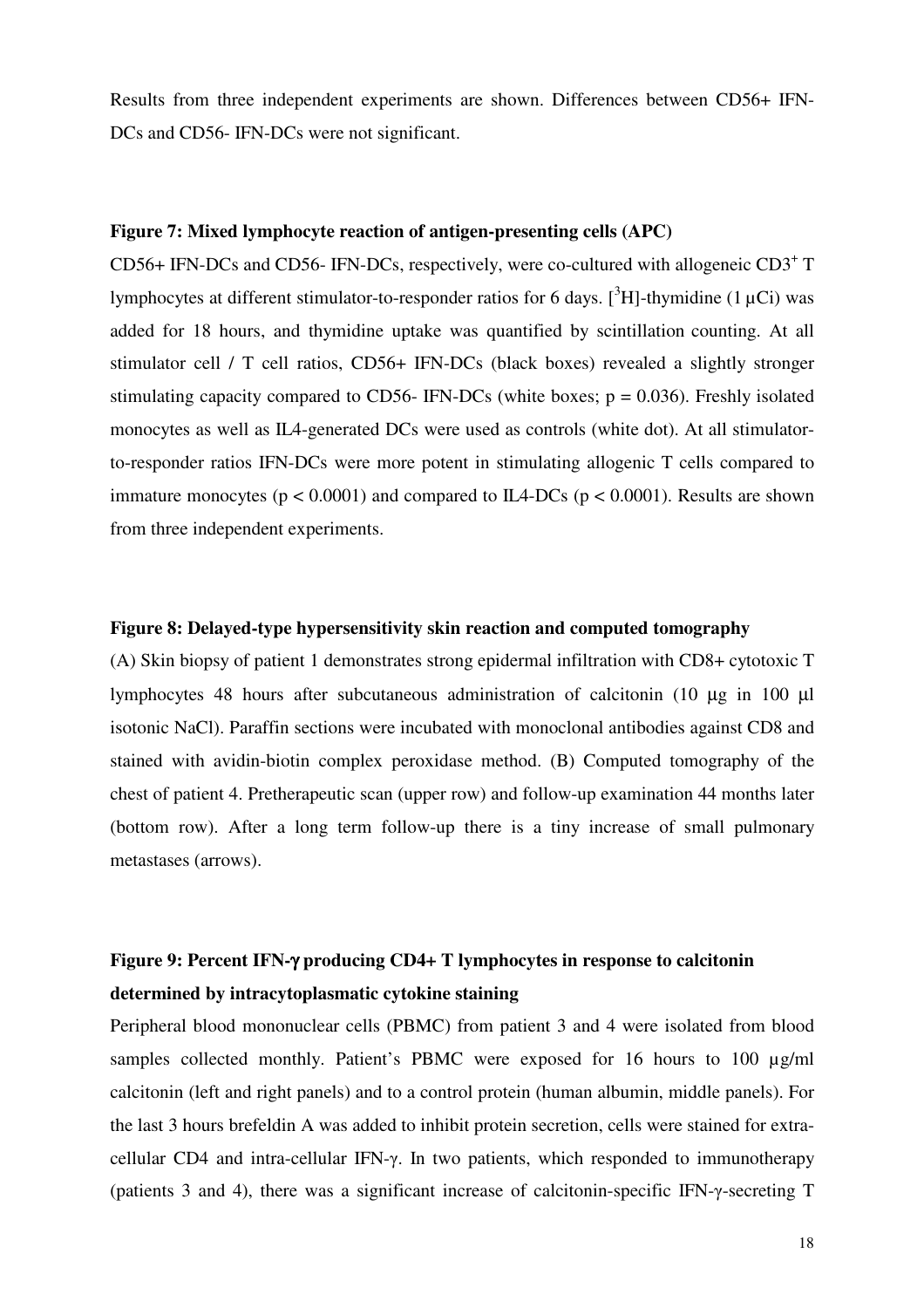lymphocytes after the second vaccination (right panels) compared to pre-treatment (left panels). For control, after stimulation of T cells which were collected after therapy and which were stimulated with human serum albumin only a small number of IFN-γ-secreting T cells could be detected (middle panels).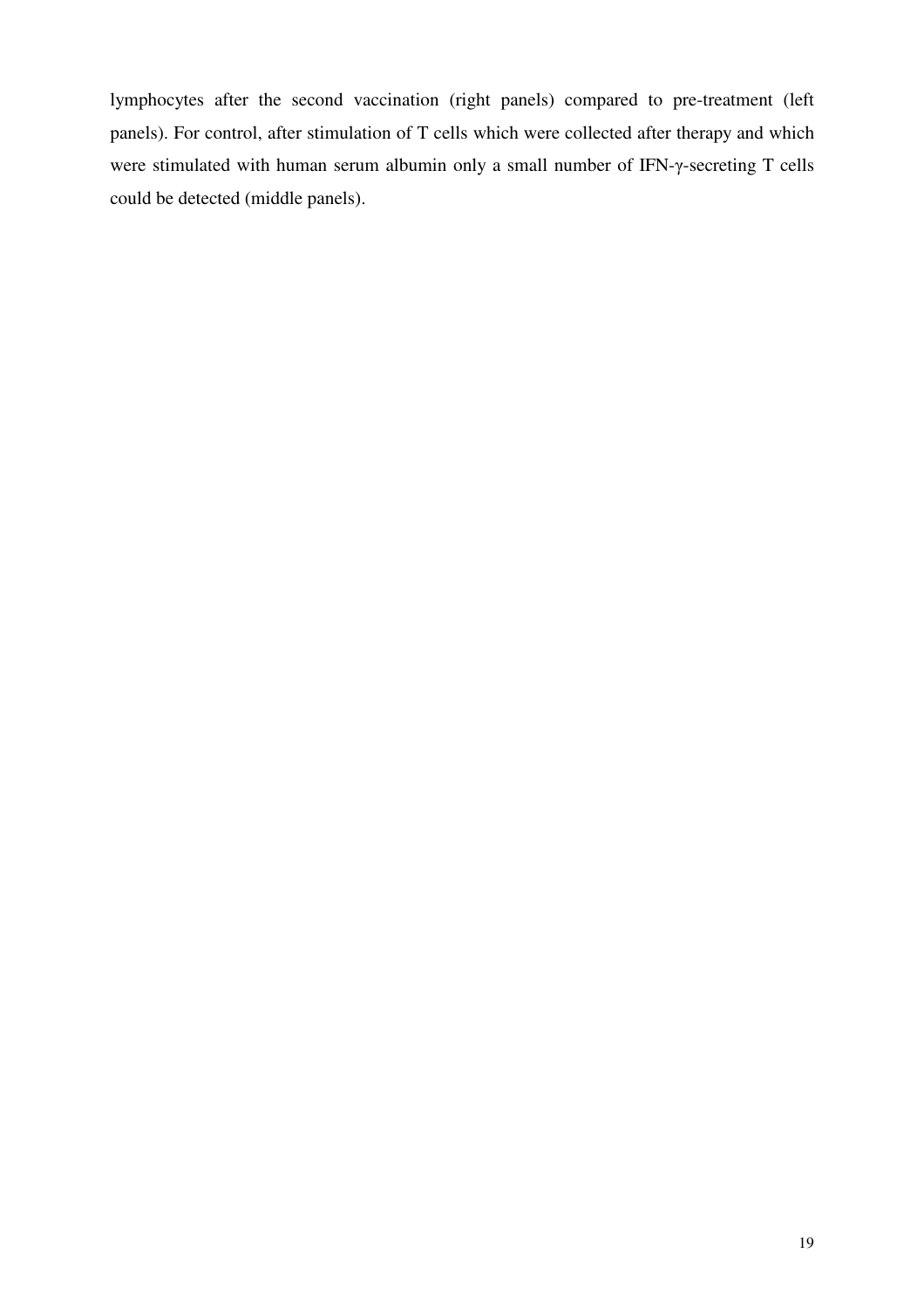# Reference List

- 1. Belardelli, F., and I. Gresser. 1996. The neglected role of type I interferon in the T-cell response: implications for its clinical use. *Immunol. Today* 17:369-372.
- 2. Pfeffer, L. M., C. A. Dinarello, R. B. Herberman, B. R. Williams, E. C. Borden, R. Bordens, M. R. Walter, T. L. Nagabhushan, P. P. Trotta, and S. Pestka. 1998. Biological properties of recombinant alpha-interferons: 40th anniversary of the discovery of interferons. *Cancer Res.* 58:2489-2499.
- 3. Sun, S., X. Zhang, D. F. Tough, and J. Sprent. 1998. Type I interferon-mediated stimulation of T cells by CpG DNA. *J. Exp. Med.* 188:2335-2342.
- 4. Marrack, P., J. Kappler, and T. Mitchell. 1999. Type I interferons keep activated T cells alive. *J. Exp. Med.* 189:521-530.
- 5. Kolumam, G. A., S. Thomas, L. J. Thompson, J. Sprent, and K. Murali-Krishna. 2005. Type I interferons act directly on CD8 T cells to allow clonal expansion and memory formation in response to viral infection. *J. Exp. Med.* 202:637-650.
- 6. Trinchieri, G., and D. Santoli. 1978. Anti-viral activity induced by culturing lymphocytes with tumor-derived or virus-transformed cells. Enhancement of human natural killer cell activity by interferon and antagonistic inhibition of susceptibility of target cells to lysis. *J. Exp. Med.* 147:1299-1313.
- 7. Siegal, F. P., N. Kadowaki, M. Shodell, P. A. Fitzgerald-Bocarsly, K. Shah, S. Ho, S. Antonenko, and Y. J. Liu. 1999. The nature of the principal type 1 interferonproducing cells in human blood. *Science* 284:1835-1837.
- 8. Cooper, M. A., T. A. Fehniger, A. Fuchs, M. Colonna, and M. A. Caligiuri. 2004. NK cell and DC interactions. *Trends Immunol.* 25:47-52.
- 9. Gerosa, F., B. Baldani-Guerra, C. Nisii, V. Marchesini, G. Carra, and G. Trinchieri. 2002. Reciprocal activating interaction between natural killer cells and dendritic cells. *J. Exp. Med.* 195:327-333.
- 10. Piccioli, D., S. Sbrana, E. Melandri, and N. M. Valiante. 2002. Contact-dependent stimulation and inhibition of dendritic cells by natural killer cells. *J. Exp. Med.* 195:335-341.
- 11. Taieb, J., N. Chaput, C. Menard, L. Apetoh, E. Ullrich, M. Bonmort, M. Pequignot, N. Casares, M. Terme, C. Flament, P. Opolon, Y. Lecluse, D. Metivier, E. Tomasello, E. Vivier, F. Ghiringhelli, F. Martin, D. Klatzmann, T. Poynard, T. Tursz, G. Raposo, H. Yagita, B. Ryffel, G. Kroemer, and L. Zitvogel. 2006. A novel dendritic cell subset involved in tumor immunosurveillance. *Nat. Med. 12(2)*:214-219
- 12. Chan, C. W., E. Crafton, H. N. Fan, J. Flook, K. Yoshimura, M. Skarica, D. Brockstedt, T. W. Dubensky, M. F. Stins, L. L. Lanier, D. M. Pardoll, and F. Housseau. 2006. Interferon-producing killer dendritic cells provide a link between innate and adaptive immunity. *Nat. Med. 12(2)*:207-213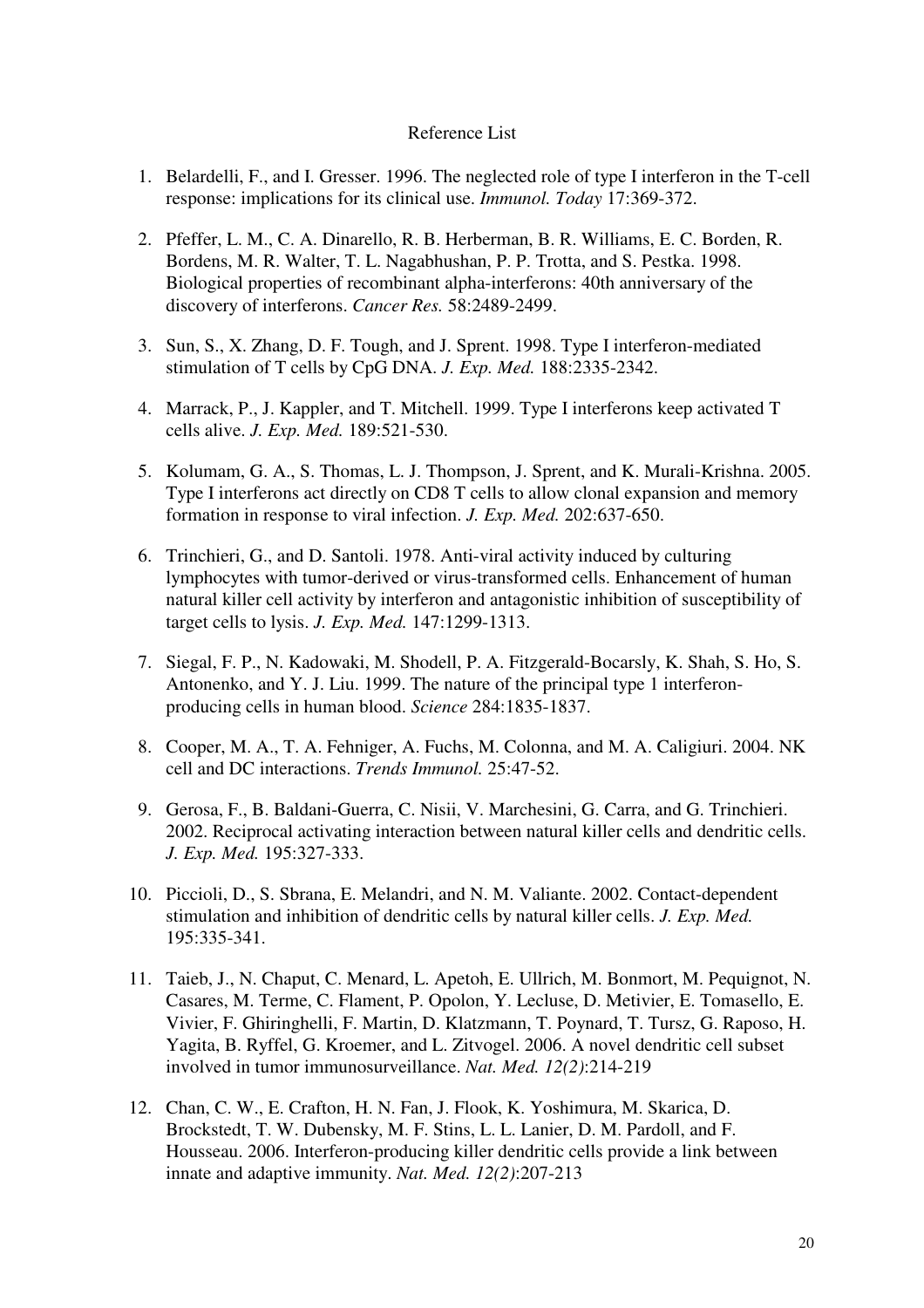- 13. Blasius, A. L., W. Barchet, M. Cella, and M. Colonna. 2007. Development and function of murine B220+CD11c+NK1.1+ cells identify them as a subset of NK cells. *J. Exp. Med. 8.* (epub ahead of print)
- 14. Vosshenrich, C. A., S. Lesjean-Pottier, M. Hasan, O. R. Goff, E. Corcuff, O. Mandelboim, and J. P. Di Santo. 2007. CD11cloB220+ interferon-producing killer dendritic cells are activated natural killer cells. *J. Exp. Med. 8.* (epub ahead of print)
- 15. Caminschi, I., F. Ahmet, K. Heger, J. Brady, S. L. Nutt, D. Vremec, S. Pietersz, M. H. Lahoud, L. Schofield, D. S. Hansen, M. O'keeffe, M. J. Smyth, S. Bedoui, G. M. Davey, J. A. Villadangos, W. R. Heath, and K. Shortman. 2007. Putative IKDCs are functionally and developmentally similar to natural killer cells, but not to dendritic cells. *J. Exp. Med. 8.* (epub ahead of print)
- 16. Farag, S. S., and M. A. Caligiuri. 2006. Human natural killer cell development and biology. *Blood Rev.* 20:123-137.
- 17. Ou, D., D. L. Metzger, X. Wang, P. Pozzilli, and A. J. Tingle. 2002. beta-cell antigenspecific CD56(+) NKT cells from type 1 diabetic patients: autoaggressive effector T cells damage human CD56(+) beta cells by HLA-restricted and non-HLA-restricted pathways. *Hum. Immunol.* 63:256-270.
- 18. Griffith, T. S., S. R. Wiley, M. Z. Kubin, L. M. Sedger, C. R. Maliszewski, and N. A. Fanger. 1999. Monocyte-mediated tumoricidal activity via the tumor necrosis factorrelated cytokine, TRAIL. *J. Exp. Med.* 189:1343-1354.
- 19. Fanger, N. A., C. R. Maliszewski, K. Schooley, and T. S. Griffith. 1999. Human dendritic cells mediate cellular apoptosis via tumor necrosis factor-related apoptosisinducing ligand (TRAIL). *J. Exp. Med.* 190:1155-1164
- 20. Banchereau, J., H. Ueno, M. Dhodapkar, J. Connolly, J. P. Finholt, E. Klechevsky, J. P. Blanck, D. A. Johnston, A. K. Palucka, and J. Fay. 2005. Immune and clinical outcomes in patients with stage IV melanoma vaccinated with peptide-pulsed dendritic cells derived from CD34+ progenitors and activated with type I interferon. *J. Immunother.* 28:505-516.
- 21. Schott, M., J. Feldkamp, M. Klucken, G. Kobbe, W. A. Scherbaum, and J. Seissler. 2002. Calcitonin-specific antitumor immunity in medullary thyroid carcinoma following dendritic cell vaccination. *Cancer Immunol. Immunother.* 51:663-668.
- 22. Sallusto, F., and A. Lanzavecchia. 1994. Efficient presentation of soluble antigen by cultured human dendritic cells is maintained by granulocyte/macrophage colonystimulating factor plus interleukin 4 and downregulated by tumor necrosis factor alpha. *J. Exp. Med.* 179:1109-1118.
- 23. Juweid, M. E., G. Hajjar, L. C. Swayne, R. M. Sharkey, S. Suleiman, T. Herskovic, M. Pereira, A. D. Rubin, and D. M. Goldenberg. 1999. Phase I/II trial of (131)I-MN-14F(ab)2 anti-carcinoembryonic antigen monoclonal antibody in the treatment of patients with metastatic medullary thyroid carcinoma. *Cancer* 85:1828-1842.
- 24. Dauer, M., K. Pohl, B. Obermaier, T. Meskendahl, J. Robe, M. Schnurr, S. Endres, and A. Eigler. 2003. Interferon-alpha disables dendritic cell precursors: dendritic cells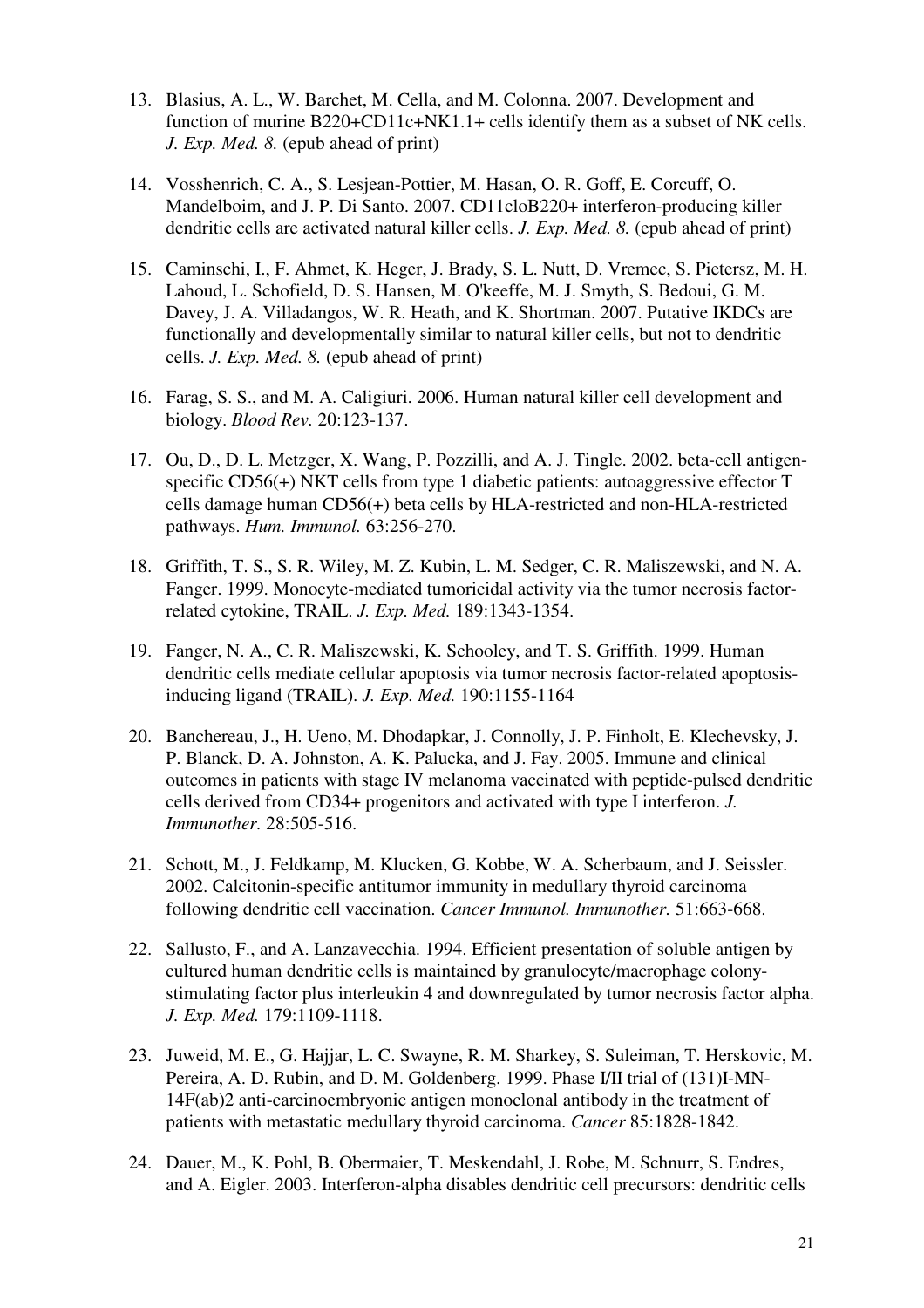derived from interferon-alpha-treated monocytes are defective in maturation and T-cell stimulation. *Immunology* 110:38-47.

- 25. Tosi, D., R. Valenti, A. Cova, G. Sovena, V. Huber, L. Pilla, F. Arienti, F. Belardelli, G. Parmiani, and L. Rivoltini. 2004. Role of cross-talk between IFN-alpha-induced monocyte-derived dendritic cells and NK cells in priming CD8+ T cell responses against human tumor antigens. *J. Immunol.* 172:5363-5370.
- 26. Kayagaki, N., N. Yamaguchi, M. Nakayama, H. Eto, K. Okumura, and H. Yagita. 1999. Type I interferons (IFNs) regulate tumor necrosis factor-related apoptosisinducing ligand (TRAIL) expression on human T cells: A novel mechanism for the antitumor effects of type I IFNs. *J. Exp. Med.* 189:1451-1460.
- 27. Zamai, L., M. Ahmad, I. M. Bennett, L. Azzoni, E. S. Alnemri, and B. Perussia. 1998. Natural killer (NK) cell-mediated cytotoxicity: differential use of TRAIL and Fas ligand by immature and mature primary human NK cells. *J. Exp. Med.* 188:2375-2380.
- 28. Yamamoto, T., H. Nagano, M. Sakon, H. Wada, H. Eguchi, M. Kondo, B. Damdinsuren, H. Ota, M. Nakamura, H. Wada, S. Marubashi, A. Miyamoto, K. Dono, K. Umeshita, S. Nakamori, H. Yagita, and M. Monden. 2004. Partial contribution of tumor necrosis factor-related apoptosis-inducing ligand (TRAIL)/TRAIL receptor pathway to antitumor effects of interferon-alpha/5-fluorouracil against Hepatocellular Carcinoma. *Clin. Cancer Res.* 10:7884-7895.
- 29. Mohty, M., A. Vialle-Castellano, J. A. Nunes, D. Isnardon, D. Olive, and B. Gaugler. 2003. IFN-alpha skews monocyte differentiation into Toll-like receptor 7-expressing dendritic cells with potent functional activities. *J. Immunol.* 171:3385-3393.
- 30. Paquette, R. L., N. C. Hsu, S. M. Kiertscher, A. N. Park, L. Tran, M. D. Roth, and J. A. Glaspy. 1998. Interferon-alpha and granulocyte-macrophage colony-stimulating factor differentiate peripheral blood monocytes into potent antigen-presenting cells. *J. Leukoc. Biol.* 64:358-367.
- 31. Santini, S. M., C. Lapenta, M. Logozzi, S. Parlato, M. Spada, T. Di Pucchio, and F. Belardelli. 2000. Type I interferon as a powerful adjuvant for monocyte-derived dendritic cell development and activity in vitro and in Hu-PBL-SCID mice. *J. Exp. Med.* 191:1777-1788.
- 32. Luft, T., P. Luetjens, H. Hochrein, T. Toy, K. A. Masterman, M. Rizkalla, C. Maliszewski, K. Shortman, J. Cebon, and E. Maraskovsky. 2002. IFN-alpha enhances CD40 ligand-mediated activation of immature monocyte-derived dendritic cells. *Int. Immunol.* 14:367-380.
- 33. Brigl, M., and M. B. Brenner. 2004. CD1: antigen presentation and T cell function. *Annu. Rev. Immunol.* 22:817-890.
- 34. de Saint-Vis, B., J. Vincent, S. Vandenabeele, B. Vanbervliet, J. J. Pin, S. it-Yahia, S. Patel, M. G. Mattei, J. Banchereau, S. Zurawski, J. Davoust, C. Caux, and S. Lebecque. 1998. A novel lysosome-associated membrane glycoprotein, DC-LAMP, induced upon DC maturation, is transiently expressed in MHC class II compartment. *Immunity.* 9:325-336.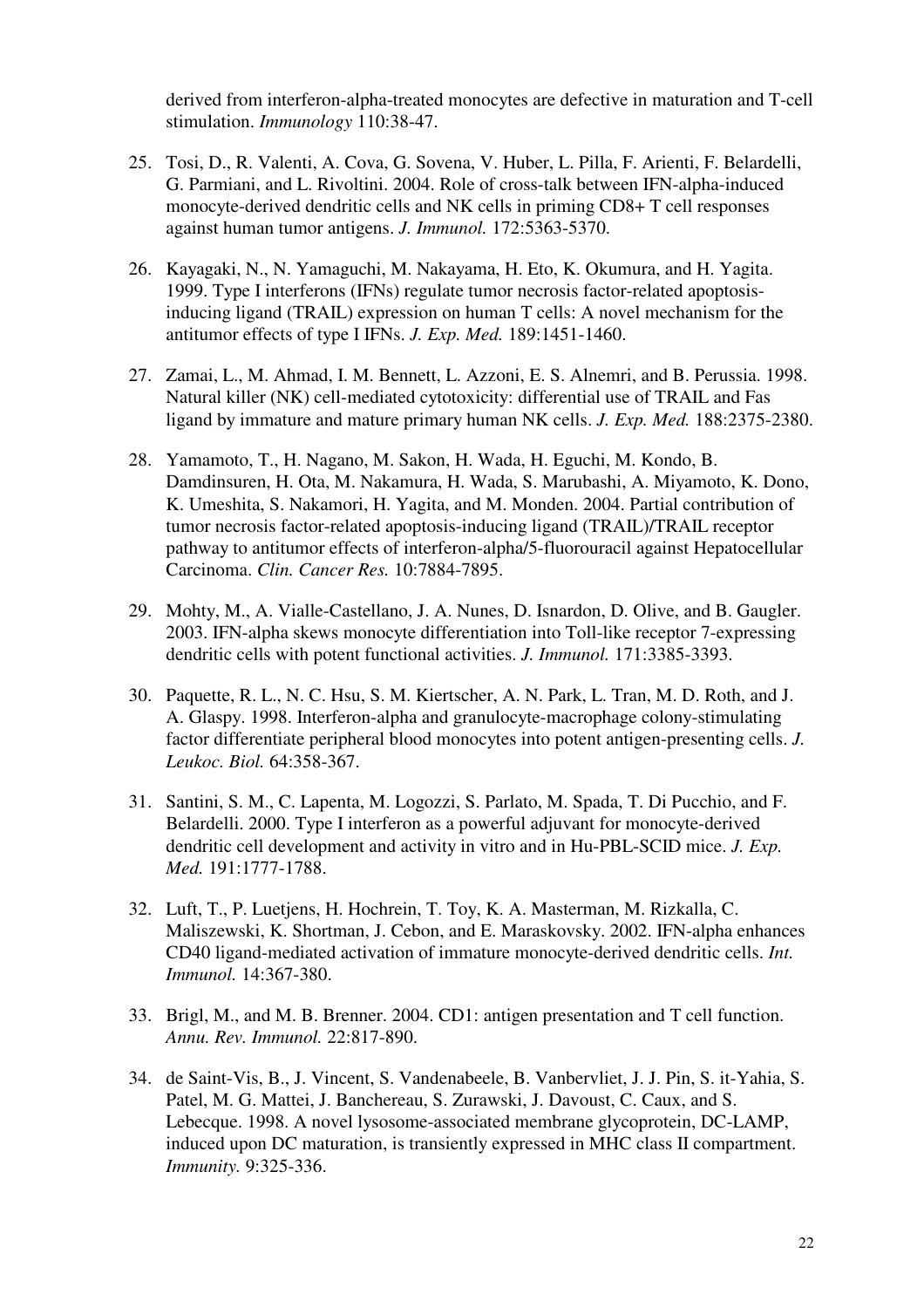- 35. Parlato, S., S. M. Santini, C. Lapenta, T. Di Pucchio, M. Logozzi, M. Spada, A. M. Giammarioli, W. Malorni, S. Fais, and F. Belardelli. 2001. Expression of CCR-7, MIP-3beta, and Th-1 chemokines in type I IFN- induced monocyte-derived dendritic cells: importance for the rapid acquisition of potent migratory and functional activities. *Blood* 98:3022-3029.
- 36. Mailliard, R. B., A. Wankowicz-Kalinska, Q. Cai, A. Wesa, C. M. Hilkens, M. L. Kapsenberg, J. M. Kirkwood, W. J. Storkus, and P. Kalinski. 2004. alpha-type-1 polarized dendritic cells: a novel immunization tool with optimized CTL-inducing activity. *Cancer Res.* 64:5934-5937.
- 37. Hamerman, J. A., K. Ogasawara, and L. L. Lanier. 2005. NK cells in innate immunity. *Curr. Opin. Immunol.* 17:29-35.
- 38. Moretta, A. 2002. Natural killer cells and dendritic cells: rendezvous in abused tissues. *Nat. Rev. Immunol.* 2:957-964.
- 39. Vergelli, M., H. Le, J. M. van Noort, S. Dhib-Jalbut, H. McFarland, and R. Martin. 1996. A novel population of CD4+CD56+ myelin-reactive T cells lyses target cells expressing CD56/neural cell adhesion molecule. *J. Immunol.* 157:679-688.
- 40. Takasaki, S., K. Hayashida, C. Morita, H. Ishibashi, and Y. Niho. 2000. CD56 directly interacts in the process of NCAM-positive target cell-killing by NK cells. *Cell Biol. Int.* 24:101-108.
- 41. Lu, L., S. Qian, P. A. Hershberger, W. A. Rudert, D. H. Lynch, and A. W. Thomson. 1997. Fas ligand (CD95L) and B7 expression on dendritic cells provide counterregulatory signals for T cell survival and proliferation. *J. Immunol.* 158:5676-5684.
- 42. Huang, J., T. Tatsumi, E. Pizzoferrato, N. Vujanovic, and W. J. Storkus. 2005. Nitric oxide sensitizes tumor cells to dendritic cell-mediated apoptosis, uptake, and crosspresentation. *Cancer Res.* 65:8461-8470.
- 43. Janjic, B. M., G. Lu, A. Pimenov, T. L. Whiteside, W. J. Storkus, and N. L. Vujanovic. 2002. Innate direct anticancer effector function of human immature dendritic cells. I. Involvement of an apoptosis-inducing pathway. *J. Immunol.* 168:1823-1830.
- 44. Lu, G., B. M. Janjic, J. Janjic, T. L. Whiteside, W. J. Storkus, and N. L. Vujanovic. 2002. Innate direct anticancer effector function of human immature dendritic cells. II. Role of TNF, lymphotoxin-alpha(1)beta(2), Fas ligand, and TNF-related apoptosisinducing ligand. *J. Immunol.* 168:1831-1839.
- 45. Stary, G., C. Bangert, M. Tauber, R. Strohal, T. Kopp, and G. Stingl. 2007. Tumoricidal activity of TLR7/8-activated inflammatory dendritic cells. *J. Exp. Med.* 204:1441-1451.
- 46. Moretta, L., and A. Moretta. 2004. Unravelling natural killer cell function: triggering and inhibitory human NK receptors. *EMBO J.* 23:255-259.
- 47. Yamaguchi, N., Y. Fujimori, Y. Fujibayashi, I. Kasumoto, H. Okamura, K. Nakanishi, and H. Hara. 2005. Interferon-gamma production by human cord blood monocytederived dendritic cells. *Ann. Hematol.* 84:423-428.